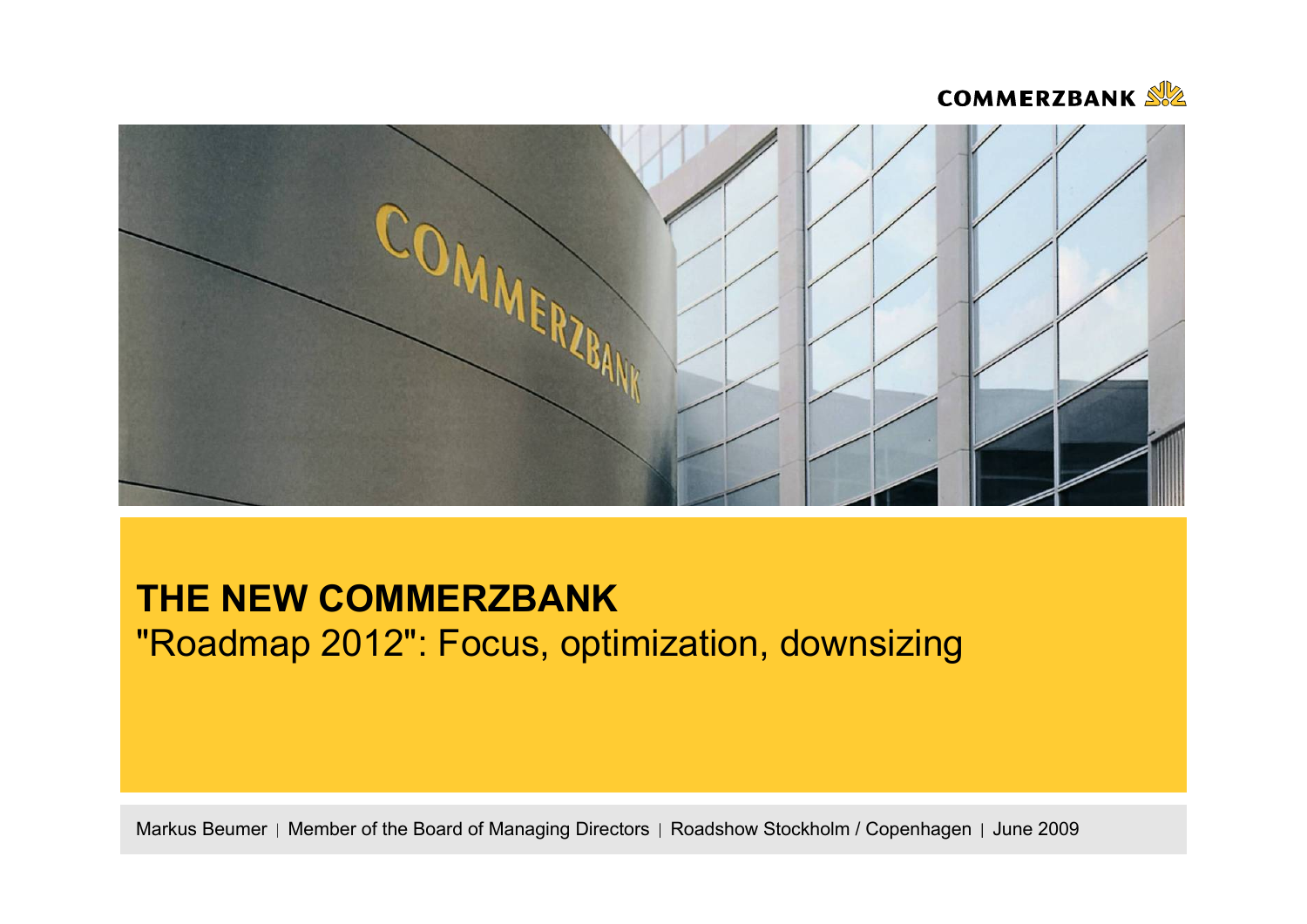

# **Our "Roadmap 2012"**



Markus Beumer | Member of the Board of Managing Directors | Roadshow Stockholm / Copenhagen | June 2009 **1 1**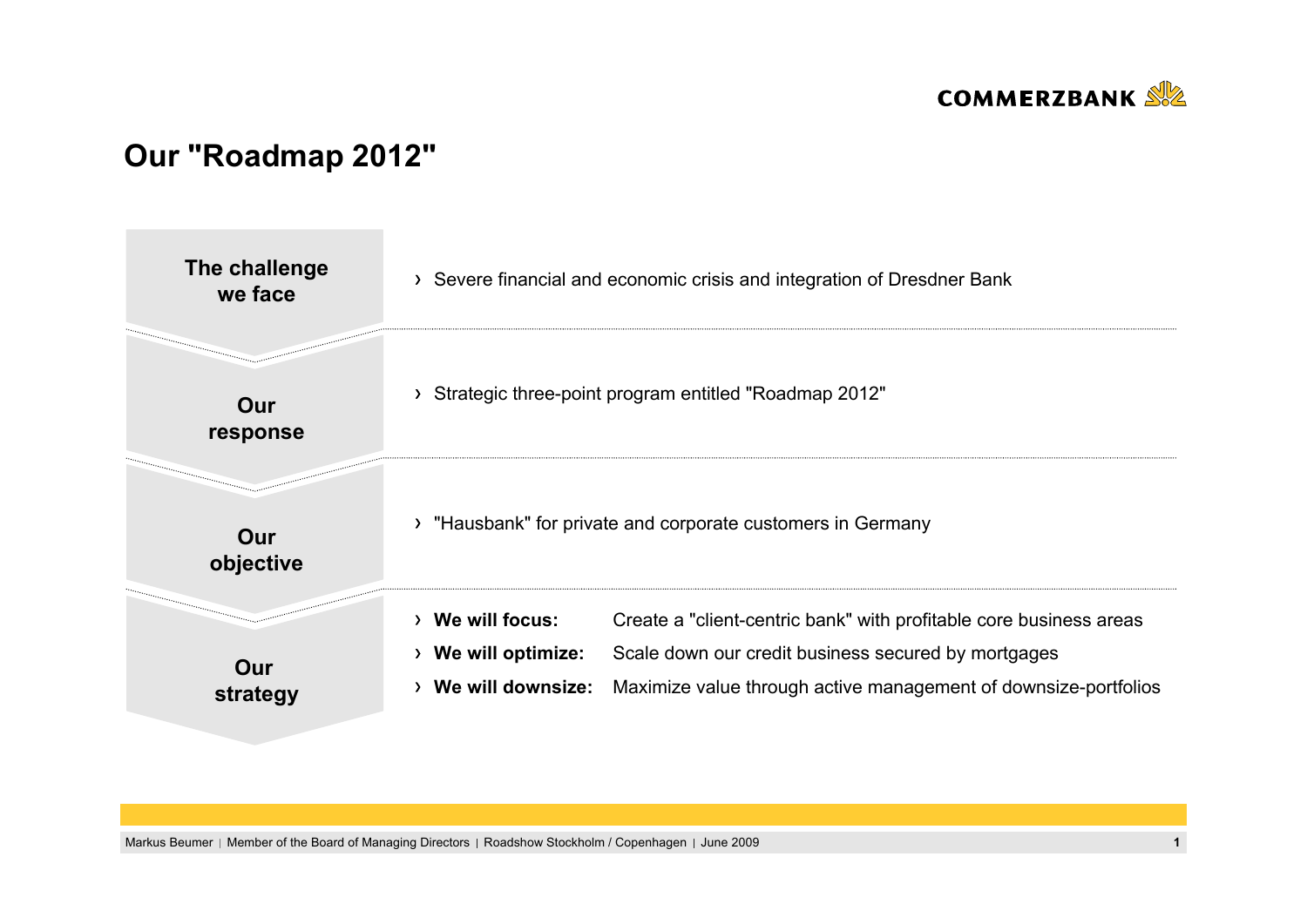

# **Key features of SoFFin II**

## **Cornerstones of SoFFin II**

Equity injection of €10bn, thereof

- $\rightarrow$   $\epsilon$ 1.8 bn as shares
- €8.2 bn as silent participation (conditions following SoFFin I) Condition for silent participation: German Government has to hold 25% + one share in new Commerzbank

## **Commitments**

- > Sale of Eurohypo AG within about 5 years
- $\rightarrow$  Sale of other subsidiaries: Bankhaus Reuschel & Co. KG, Privatinvest Bank AG, Kleinwort Benson Private Bank Ltd., Dresdner Van Moer Courtens S.A., Dresdner VPV N.V., Allianz Dresdner Bauspar AG
- Reduction of group balance sheet total from currently €1,045 bn to approx. €900 bn by 2012 and following sale of Eurohypo to approx. €600 bn
- Acquisition ban until end of April 2012
- (Non-) price leadership commitment

## **Commerzbank's capitalization with a Tier 1 ratio of 10.2%\* in upper third of peer group\*\***

\* As of end-March; following Financial Market Stabilization Fund (SoFFin) II and silent participation of Allianz

\*\* SEB, KBC, SG, BNP, Deutsche Bank, Postbank, SCH, BBVA, Lloyds, Erste, Intesa, Unicredit

Markus Beumer | Member of the Board of Managing Directors | Roadshow Stockholm / Copenhagen | June 2009 **2 2 2**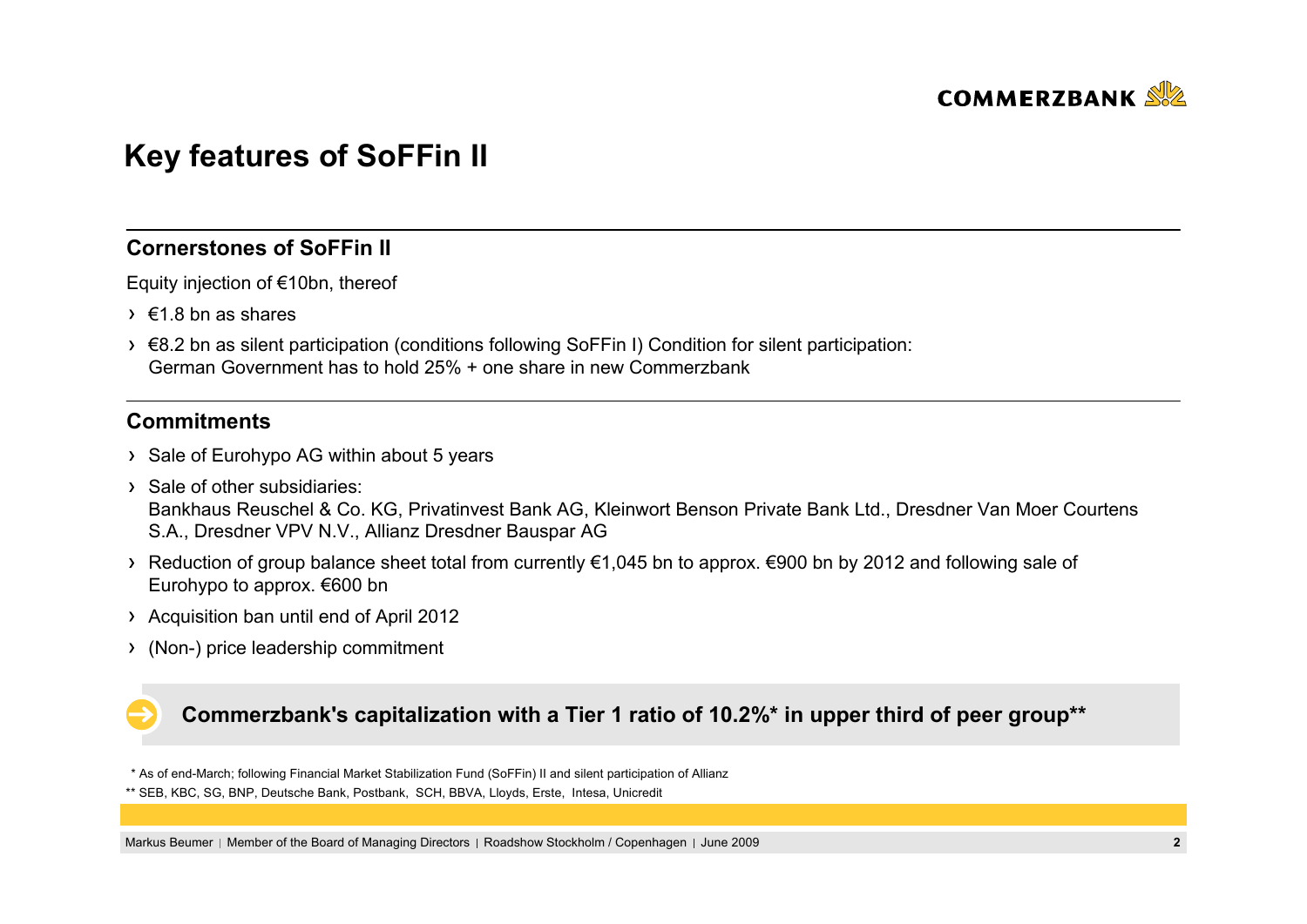

# **Overview of our new strategy**

| <b>FOCUS</b>        | Creation of a "client-centric bank" with profitable core business areas<br>(Private Customers, Mittelstandsbank and CEE) |  |  |  |  |
|---------------------|--------------------------------------------------------------------------------------------------------------------------|--|--|--|--|
|                     | > Ability to generate stable earnings by focussing on core business                                                      |  |  |  |  |
|                     | > Quick integration of Dresdner Bank and cost leadership                                                                 |  |  |  |  |
|                     | Substantial downsizing of investment banking and enhanced client-orientation                                             |  |  |  |  |
|                     | > Concentrate on client-oriented services                                                                                |  |  |  |  |
|                     | > Provide German-focused investment banking products and services with European footprint                                |  |  |  |  |
| <b>OPTIMIZATION</b> | Redimensioning our asset-based credit business<br>(Real Estate and Public Finance)                                       |  |  |  |  |
|                     | > Realign market leader Eurohypo                                                                                         |  |  |  |  |
|                     | > Retain healthy core business of CRE                                                                                    |  |  |  |  |
|                     | Continue pursuit of downsizing strategy in public finance                                                                |  |  |  |  |
| <b>DOWNSIZING</b>   | Value maximization by active management of downsize-portfolios                                                           |  |  |  |  |
|                     | Ring-fence structured credit products, exotic credit and "credit flow" (proprietary credit trading)                      |  |  |  |  |
|                     | Actively manage portfolios in the Portfolio Restructuring Unit (PRU)                                                     |  |  |  |  |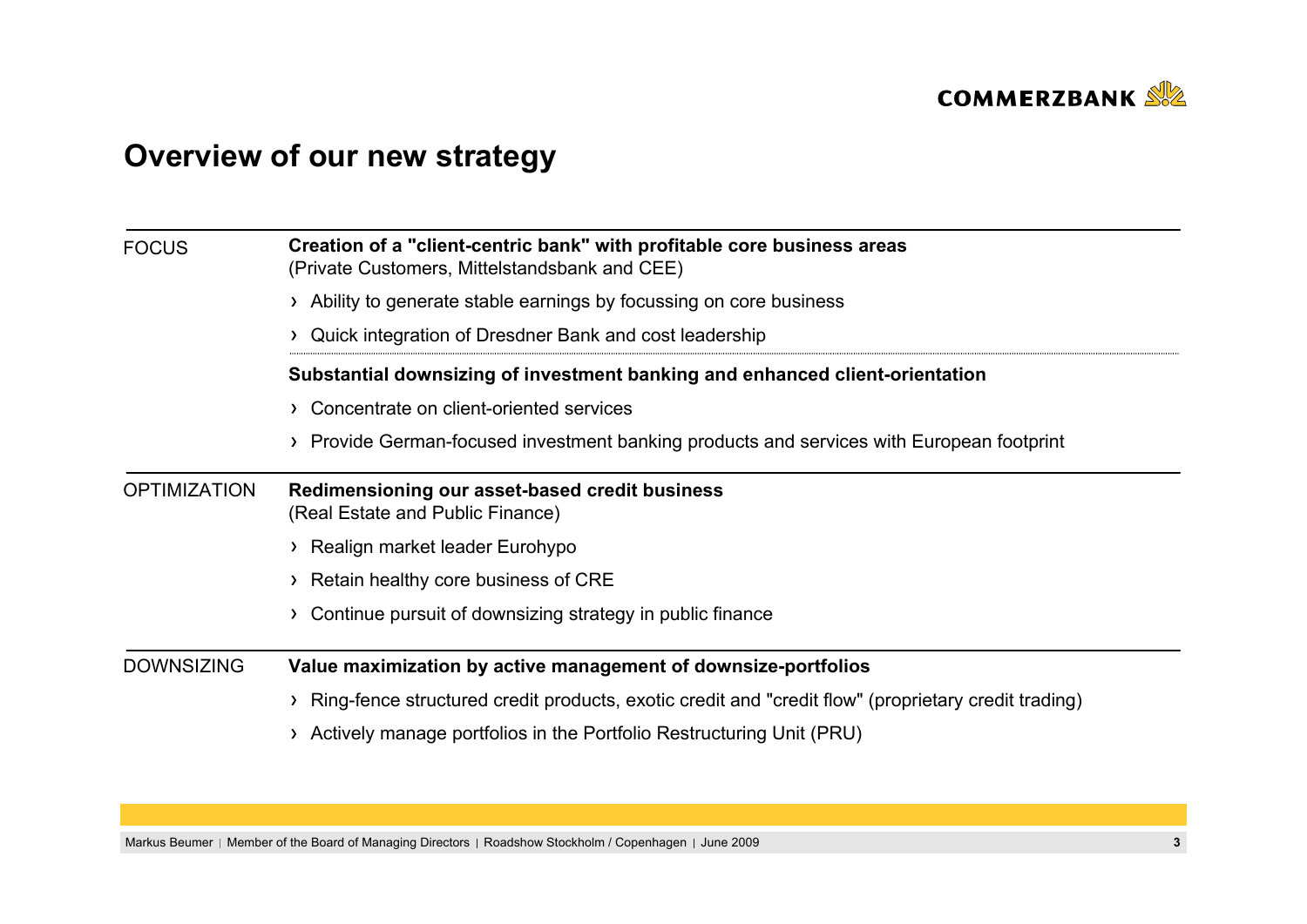

## **Our new structure**



\* Indicative derivation on the basis of a model for future capital management; calculation of group RoE on the basis of the sum of segment capital (not on the basis of shareholders' capital)

\*\* Composition of PRU as of 31.12.2008

Markus Beumer | Member of the Board of Managing Directors | Roadshow Stockholm / Copenhagen | June 2009 **4**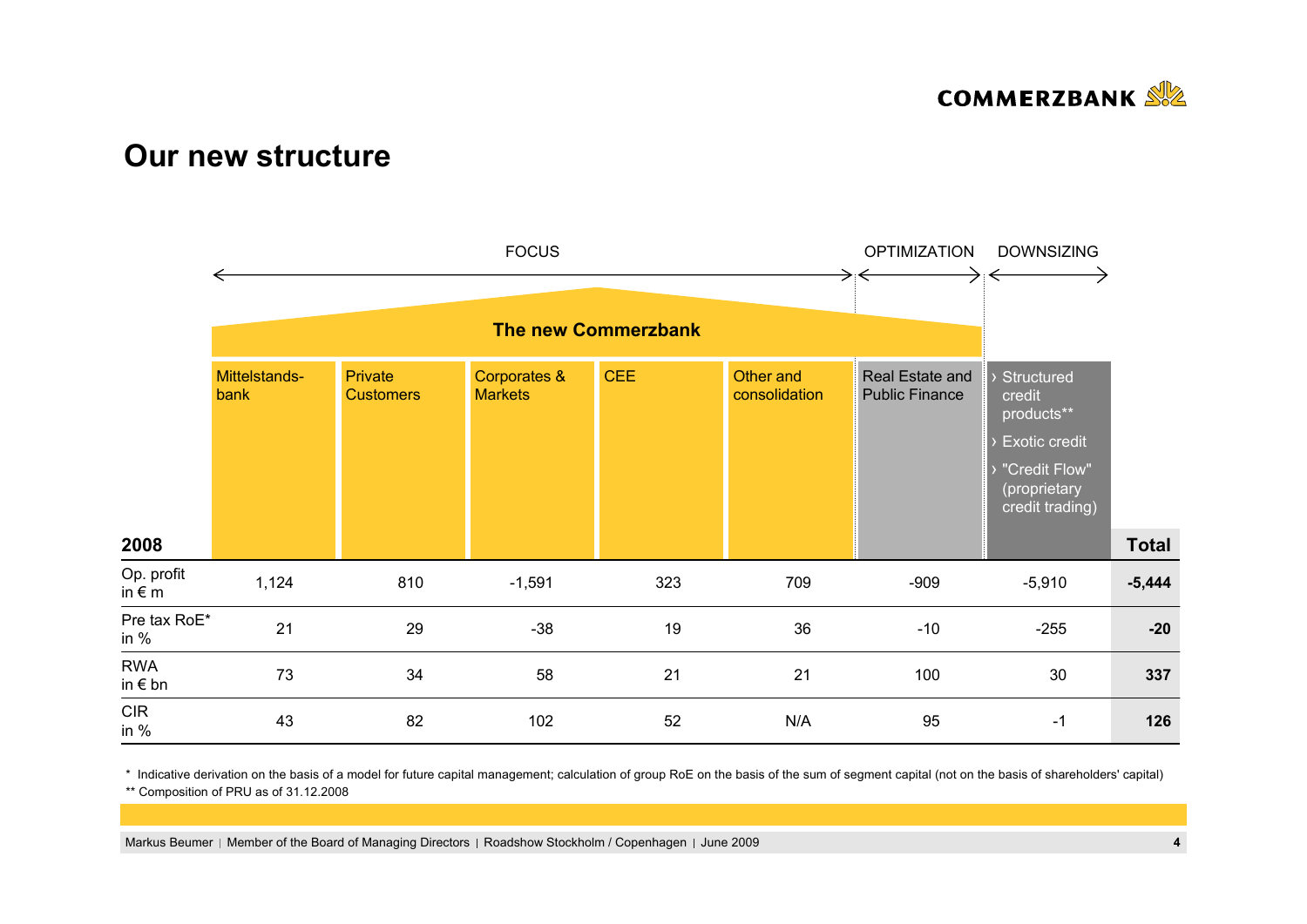

# **Mittelstandsbank: Outlook within our Roadmap 2012… increasing profitability**

#### **Initial situation in 2008**

- Strong year in 2008 with results of around €1,124 m
- Combined bank with largest SME portfolio in Germany and market shares, depending on customer segment of 6 - 20%
- Financial institutions: holistic support for banks worldwide, specialist for challenging markets due to dense network of representations

### **Goal for 2012**

- Further expansion of customer franchise, especially in business with smaller corporate clients
- > Improvement of risk/return profile among mid-sized SMEs
- Expansion of cross-border business (in- and outbound) withdrawal from local foreign business
- Financial institutions: leading provider for cash and trade services in Germany and one of the top 3 providers in Europe

| Pro-forma figures 2008             |       |
|------------------------------------|-------|
| Operating profit (in $\epsilon$ m) | 1,124 |
| Pre tax $RoE^*$ (in %)             | 21    |
| RWA (in $\notin$ bn)               | 73    |
| $CIR$ (in $%$ )                    | 43    |

### **Goal for 2012**

| Operating profit (in $\epsilon$ m) | >1,500 |
|------------------------------------|--------|
| Pre tax RoE* (in %)                |        |
| RWA (in $\notin$ bn)               |        |
| $CIR$ (in %)                       |        |

\* Indicative derivation on the basis of a model for future capital management; calculation of group RoE on the basis of the sum of segment capital (not on the basis of shareholders' capital)

Markus Beumer | Member of the Board of Managing Directors | Roadshow Stockholm / Copenhagen | June 2009 **5**<br> **5**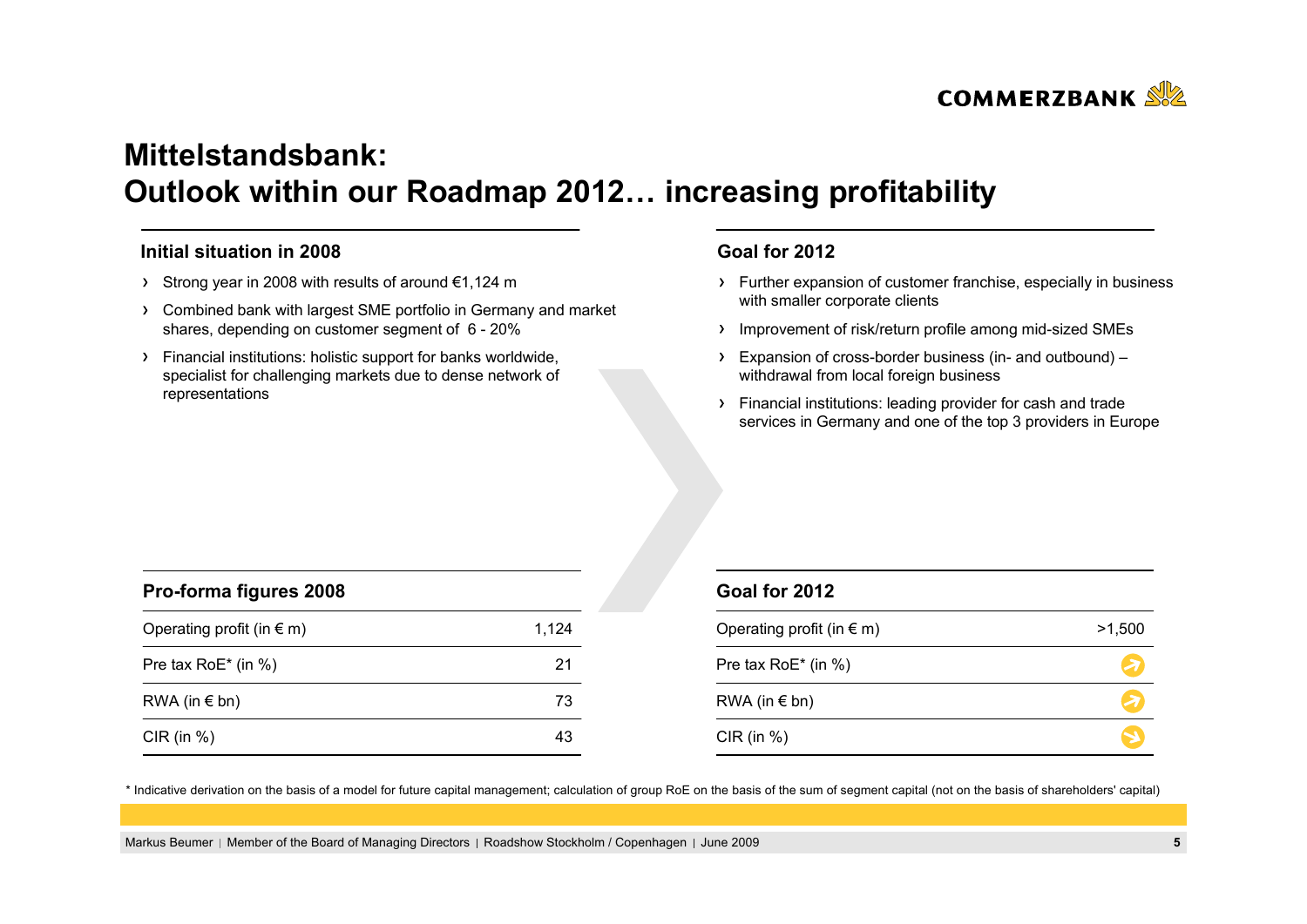

# **Clear corporate customer segmentation based on size and product affinity**

| <b>Private</b><br><b>Customers</b>                                                                                                                                                    | <b>Mittelstandsbank</b>                                                                                                                                                                                          |                                                                                                                                                                                                                                                                                                                                 |                                                                                                                                                                                                                 |                                                                                                                                                                                                                                                                                                                                    | <b>Corporates &amp;</b><br><b>Markets</b>                                                                                                                                                                                                                                                                                                                |                                                                                                                                                                              |
|---------------------------------------------------------------------------------------------------------------------------------------------------------------------------------------|------------------------------------------------------------------------------------------------------------------------------------------------------------------------------------------------------------------|---------------------------------------------------------------------------------------------------------------------------------------------------------------------------------------------------------------------------------------------------------------------------------------------------------------------------------|-----------------------------------------------------------------------------------------------------------------------------------------------------------------------------------------------------------------|------------------------------------------------------------------------------------------------------------------------------------------------------------------------------------------------------------------------------------------------------------------------------------------------------------------------------------|----------------------------------------------------------------------------------------------------------------------------------------------------------------------------------------------------------------------------------------------------------------------------------------------------------------------------------------------------------|------------------------------------------------------------------------------------------------------------------------------------------------------------------------------|
| <b>Business</b><br>clients/<br>freelancer<br>$\blacktriangleright$ < €2.5 m<br>annual turnover<br>■Own CRM by<br>Private<br>Customer<br>segment<br>•Independent<br>branch structure : | Small corp.<br>$\blacksquare$ Win new<br>customer to<br>increase<br>market share<br>• Offering full<br>product range<br>• Sole advisor<br>acquisition<br>oriented approach<br>needs<br>Standardized<br>Solutions | <b>Corporate Clients</b><br>Mid-sized corp.<br>Increase of wallet<br>share<br>■ Full product<br>range., incl. FE*<br>■ Being a strategic<br>partner<br><b>Enlargement of market shares driven by Dresdner</b><br>- Clear focus on regional support as well as a branch-<br>. Wide range of products, differentiated by customer | Large corp.<br>• Develop cross<br>selling<br>• Product range<br>also incl. IB<br>■ Being a strategic<br>partner and<br>product manager<br>Increasing degree of<br>product-complexity<br>Individual<br>Solutions | <b>Financial</b><br><b>Institutions</b><br>Global players<br>Small and mid-<br>sized banks in<br>advanced<br>markets<br>$\blacksquare$ Banks in<br>emerging<br>markets<br>No. 1 provider for<br>Cash- and Trade<br>Services for<br>banks in<br>Germany and<br>No. 3 in Europe<br>- Leading partner<br>for banks in the<br>Eurozone | <b>International</b><br><b>Corporate Clients</b><br>. Inbound and<br>outbound business<br>with international<br>corporate clients<br>• Generating<br>additional revenues<br>via identified<br>market potentials<br>■ Selective<br>implementation of<br>our Large Corp<br>business model<br><b>Being with 15</b><br>locations in all<br>important markets | <b>MNCs and</b><br>Institu-<br>tionals<br>clients<br>•Defined<br>multinational<br>corporates<br>mainly of<br>DAX- and<br><b>MDAX</b><br>■CRM by IB<br>with separate<br>model |
| * Financial Engineering                                                                                                                                                               |                                                                                                                                                                                                                  |                                                                                                                                                                                                                                                                                                                                 |                                                                                                                                                                                                                 |                                                                                                                                                                                                                                                                                                                                    |                                                                                                                                                                                                                                                                                                                                                          |                                                                                                                                                                              |

Markus Beumer | Member of the Board of Managing Directors | Roadshow Stockholm / Copenhagen | June 2009 **6**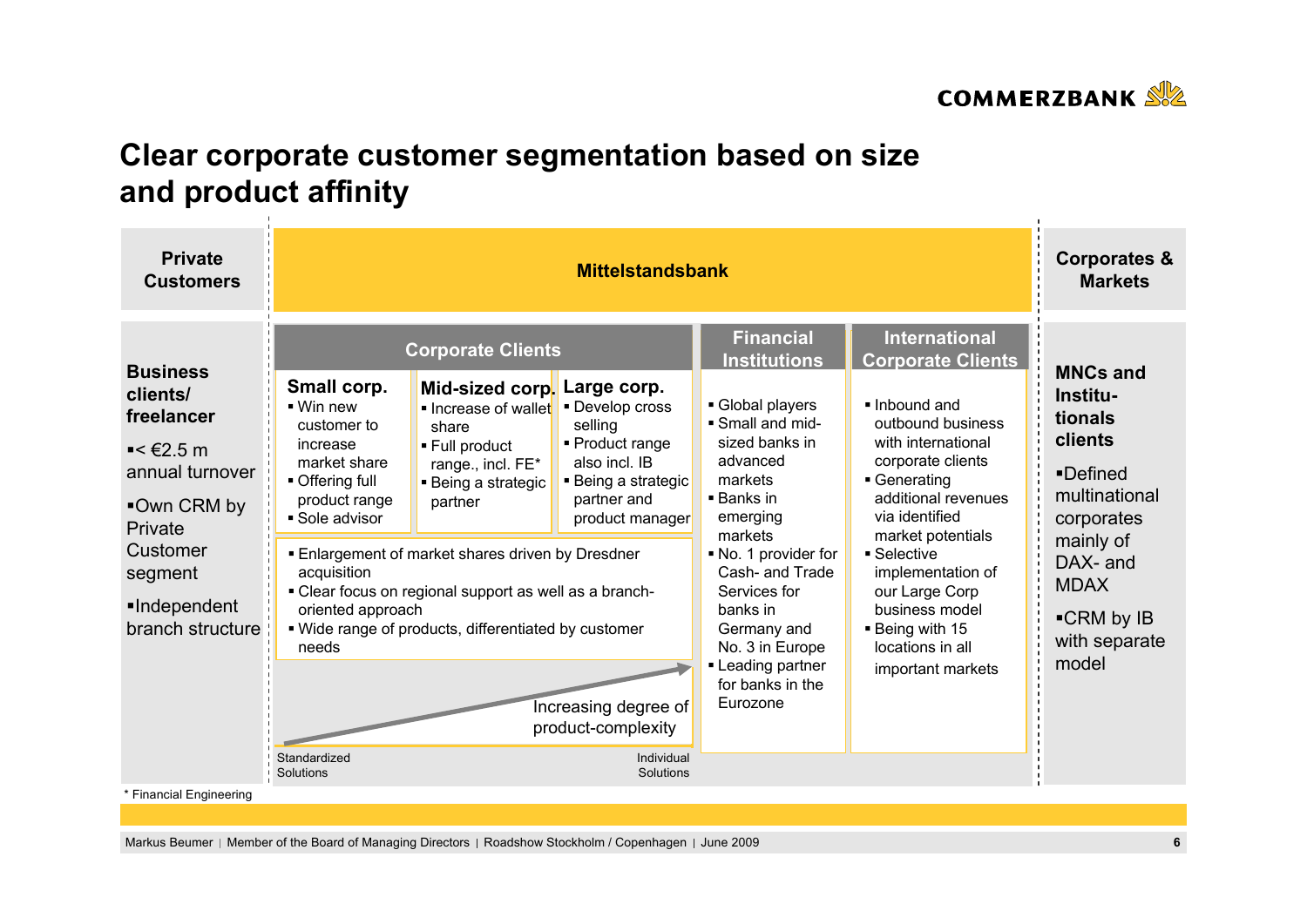

# **Mittelstandsbank: First choice for small and mid-sized SMEs**

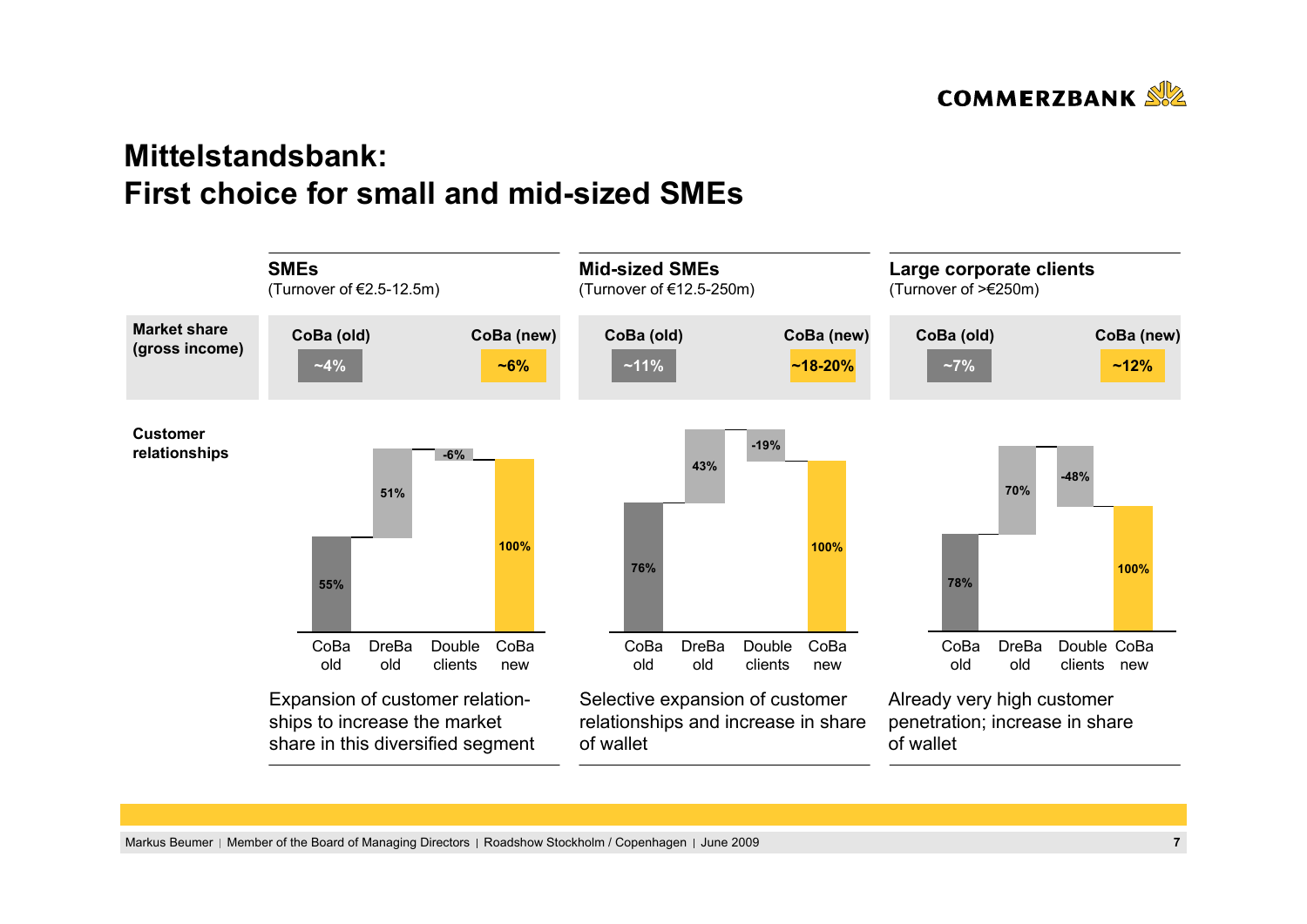

## **Expansion of branch network to optimise client coverage**



#### Sales unit for large corporates Commerzbank NEW Sales unit for large corporates Commerzbank OLD

- 
- Regional distribution unit Commerzbank OLD Regional distribution unit Commerzbank NEW
	- Local sales unit

### **Domestic branch network**

- П Expansion of branch network
	- $\rightarrow$  No. of regional distribution units grow from 85 to 106
	- $\rightarrow$  additionally 44 local sales units
- Large corporates serviced by 7 sales units (before 5)

**Densest branch network of all commercial banks in Germany**

### **Setting an international focus**

- Coverage of important markets in Western Europe (9 locations) and Asia (6 locations)
- n Restructuring of local business

### **Reliable partner for all international business with Germany**

Markus Beumer | Member of the Board of Managing Directors | Roadshow Stockholm / Copenhagen | June 2009 **8**<br>**8**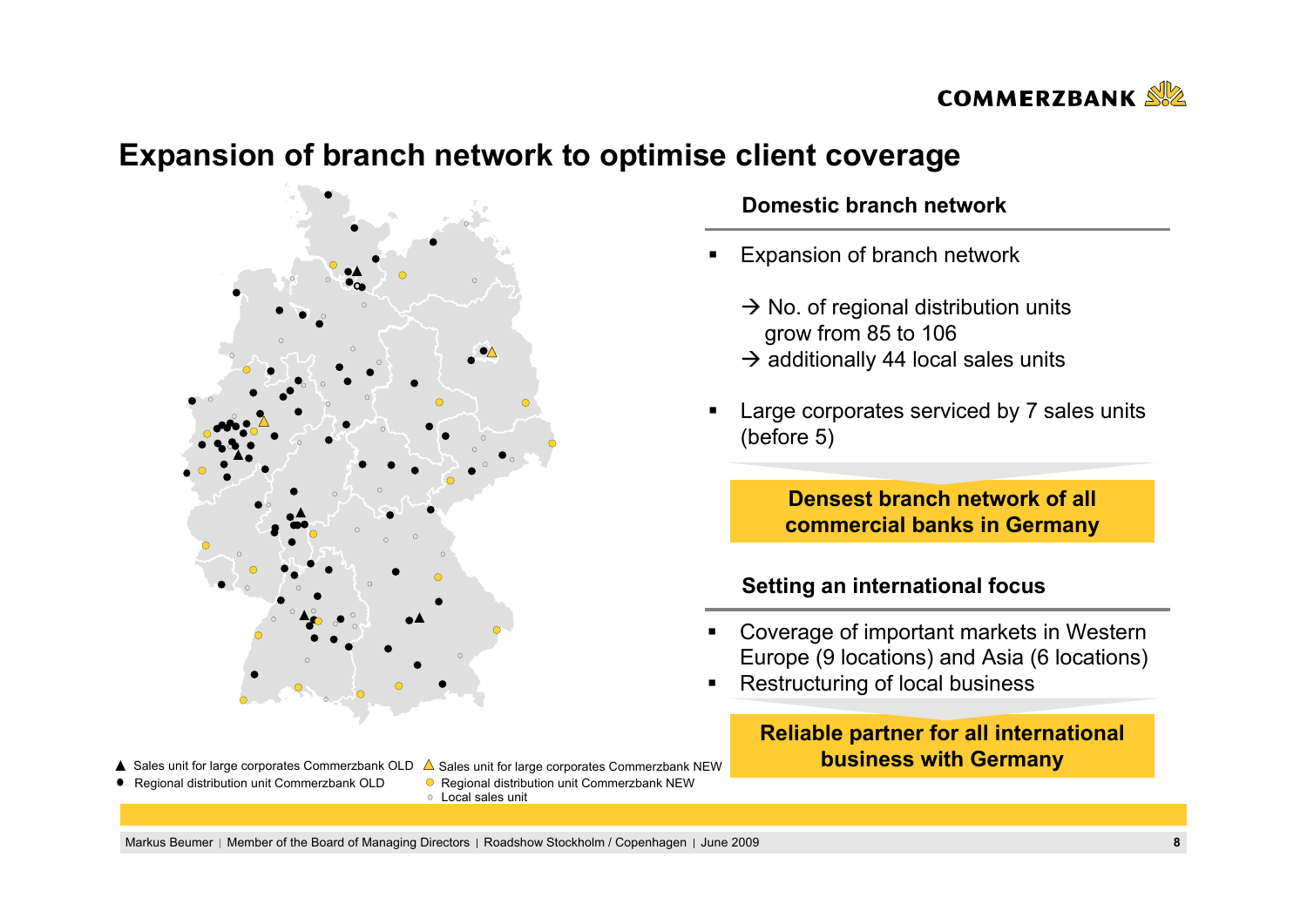

# **Risk provisioning a main challenge in 2009**

|                         | <b>Corporates</b>                                                                                                                                                                                                                                                                                                                                                                                                                               | <b>Financial Institutions</b>                                                                                                                                                                                                                                                                                                                                                                                                     |
|-------------------------|-------------------------------------------------------------------------------------------------------------------------------------------------------------------------------------------------------------------------------------------------------------------------------------------------------------------------------------------------------------------------------------------------------------------------------------------------|-----------------------------------------------------------------------------------------------------------------------------------------------------------------------------------------------------------------------------------------------------------------------------------------------------------------------------------------------------------------------------------------------------------------------------------|
| GERMANY<br>NTERNATIONAL | > Overall strongest economic downturn since<br>the Great Depression, deep recession<br>expected combined with a slow recovery in<br>the second half (earliest)<br>> In particular Germany with its dependency on<br>foreign trade is affected<br>> Strong increasing corporate insolvencies with<br>the need to restructure single deals<br>> The loan book on the Mittelstandsbank is well<br>diversified with only few identified bulk risks* | > Expected further charges in the banks'<br>balance sheets driven by the worldwide<br>economic downturn<br>> Consequences due to decreasing country<br>ratings reflecting the deterioration of countries<br>especially in Central and Eastern Europe<br>> Efforts to strengthen the collateral basis with<br>single names<br>> Consistent de-risking and reducing of the<br>portfolio<br>> Concentration on relevant relationship |
|                         |                                                                                                                                                                                                                                                                                                                                                                                                                                                 | partners needed to support our customers'<br>business                                                                                                                                                                                                                                                                                                                                                                             |
|                         | <b>Given restructuring competence</b><br>in the group                                                                                                                                                                                                                                                                                                                                                                                           | <b>Regular liquidity controlling and</b><br>continuous portfolio reduction                                                                                                                                                                                                                                                                                                                                                        |
|                         | * Definition based on overall LaD, EaD, EL                                                                                                                                                                                                                                                                                                                                                                                                      |                                                                                                                                                                                                                                                                                                                                                                                                                                   |
|                         |                                                                                                                                                                                                                                                                                                                                                                                                                                                 |                                                                                                                                                                                                                                                                                                                                                                                                                                   |

Markus Beumer | Member of the Board of Managing Directors | Roadshow Stockholm / Copenhagen | June 2009 **9**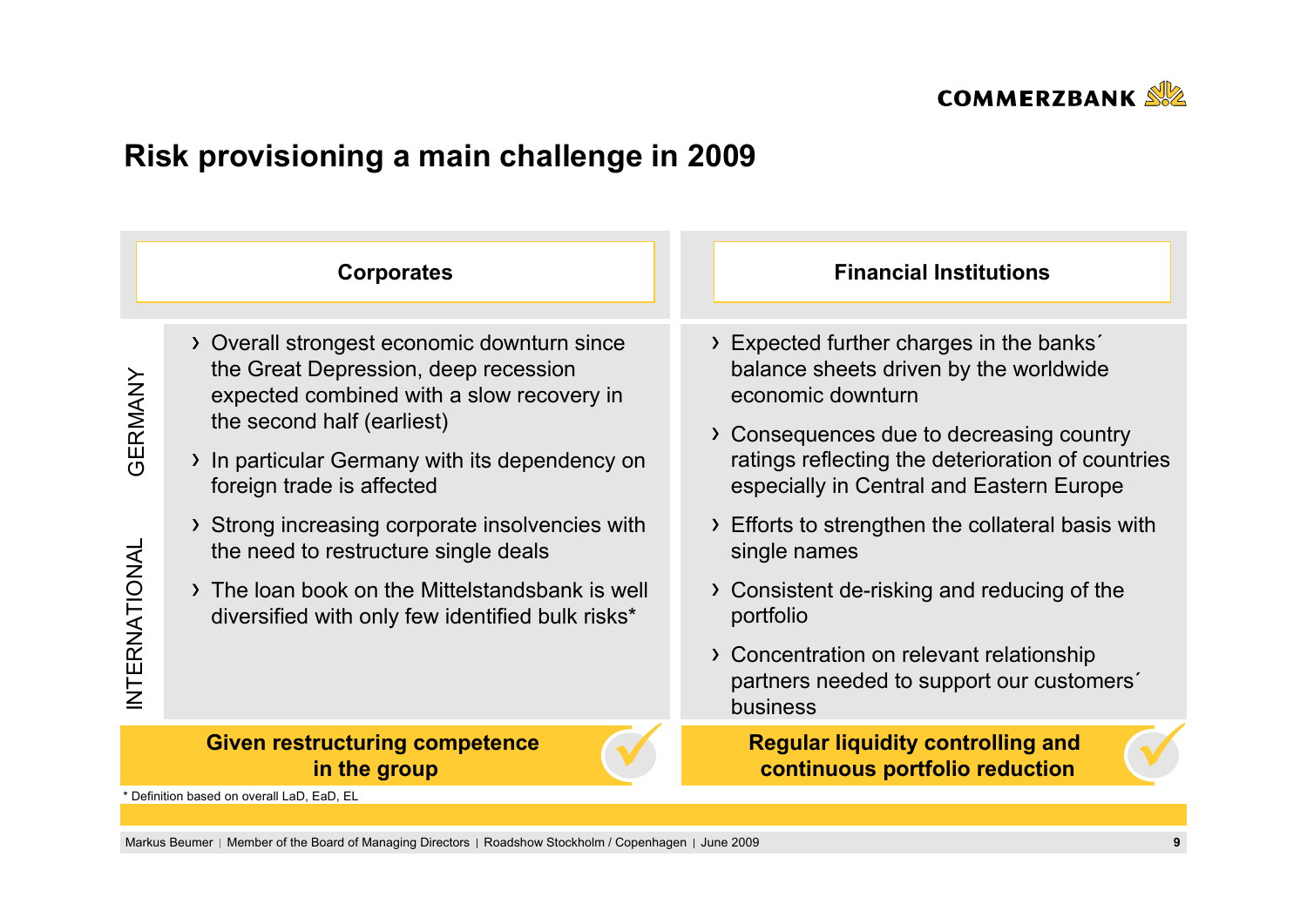

# **Key Performance Indicators of Mittelstandsbank**

| <b>Growth</b>                            | <b>Step-up of revenues</b>                                                                        |
|------------------------------------------|---------------------------------------------------------------------------------------------------|
|                                          | Emphasize on commission generating products with low equity allocation,<br>increase cross selling |
|                                          | Growth in the segment of smaller corporates<br>$\sum$                                             |
|                                          |                                                                                                   |
| $\overline{2}$ .<br><b>Profitability</b> | Boost value adding loan business                                                                  |
|                                          | > Stronger focus on risk-adjusted pricing                                                         |
|                                          | > Positioning for further growth with higher risk-adjusted margins                                |
|                                          | > Increase part of strong value adding products (ICLM, CMIB)                                      |
| 3 <sub>1</sub><br><b>Risk</b>            | Increase quality of risk-volume                                                                   |
|                                          | > Force collateralization to decrease risk weighted assets                                        |
|                                          | > Reduce existing bulk risks                                                                      |

Markus Beumer | Member of the Board of Managing Directors | Roadshow Stockholm / Copenhagen | June 2009 **10**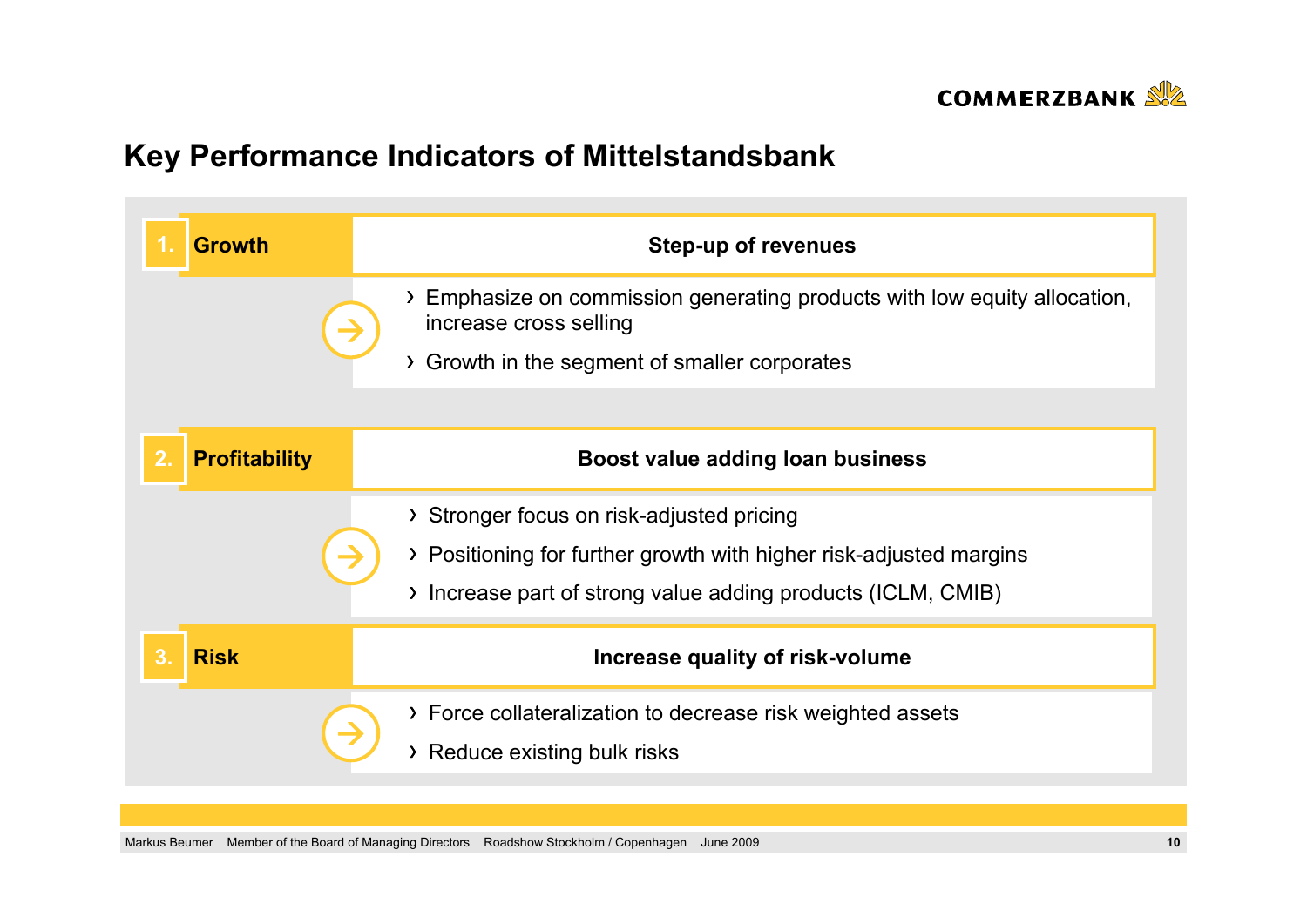

# **Private Customers: Market leader in Germany**

#### **Initial situation in 2008**

- In 2008 combined profit of over €800m
- > Two brands for branch bank

**Pro-forma figures 2008**

- Separated customer bases of combined more than 11m customers
- Two separated branch networks with more than 1.500 locations
- Different product offerings, systems and processes

#### **Goal for 2012**

- One bank with one brand for branch bank, combined customer base and product offering
- > No. 1 retail bank in Germany with closest customer proximity
- > No. 1 wealth manager in Germany with growing business especially with entrepreneurs
- > No. 2 in direct banking with strengthened position by expanded range of services
- > Top 3 in retail credit with lean production factory
- > Improved cost efficiency due to platform synergies

| <b>Pro-forma figures 2008</b>      |     |
|------------------------------------|-----|
| Operating profit (in $\epsilon$ m) | 810 |
| Pre tax RoE* (in %)                | 29  |
| RWA (in $\notin$ bn)               | 34  |
| CIR (in $%$ )                      | 82  |

### **Goal for 2012**

| Operating profit (in $\epsilon$ m) |           |
|------------------------------------|-----------|
| Pre tax RoE* (in %)                | >30       |
| RWA (in $\notin$ bn)               | $\approx$ |
| $CIR$ (in $%$ )                    |           |

\* Indicative derivation on the basis of a model for future capital management; calculation of group RoE on the basis of the sum of segment capital (not on the basis of shareholders' capital)

Markus Beumer | Member of the Board of Managing Directors | Roadshow Stockholm / Copenhagen | June 2009 **11 11**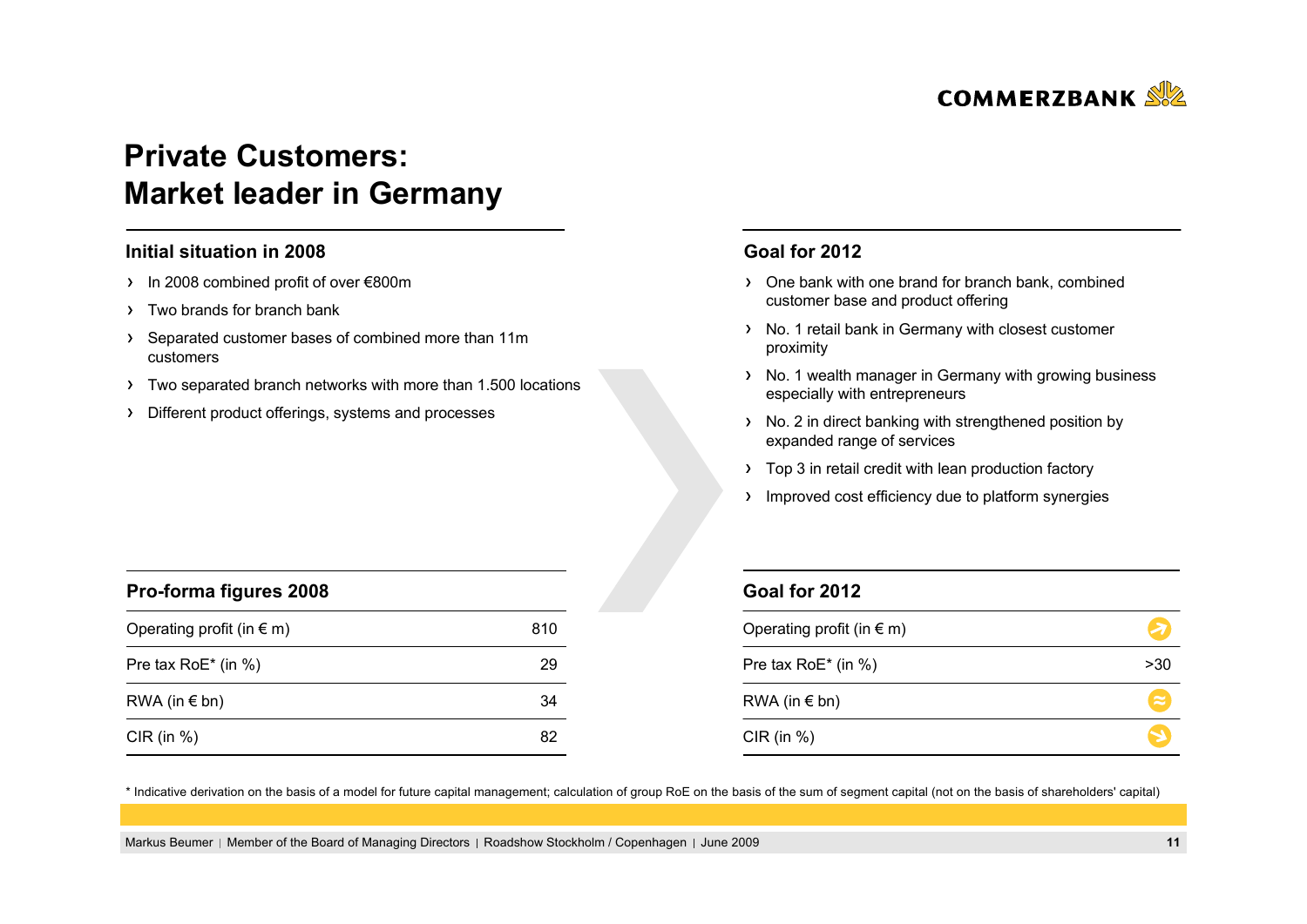

# **Private Customers: Quantum step in market presence**

#### **More than 11 m private customers in Germany** Customers (in m) HVB PostbankING DibaNew CommerzbankDeutsche Bank\*~**>1114.1~106.74.3**

### **Market leader in investment business**

Customer assets (in  $\epsilon$  bn)



## **Branch network: Close to our customers**

Number of branches



## **Top 3 position in credit business**

Credit volumes (in € bn)



Source: Annual Report.2008

\* German customer base, total global customer base: 14,6m \*\* Estimate \*\*\* Excluding retail portfolio Eurohypo

Markus Beumer | Member of the Board of Managing Directors | Roadshow Stockholm / Copenhagen | June 2009 **12**<br>**12**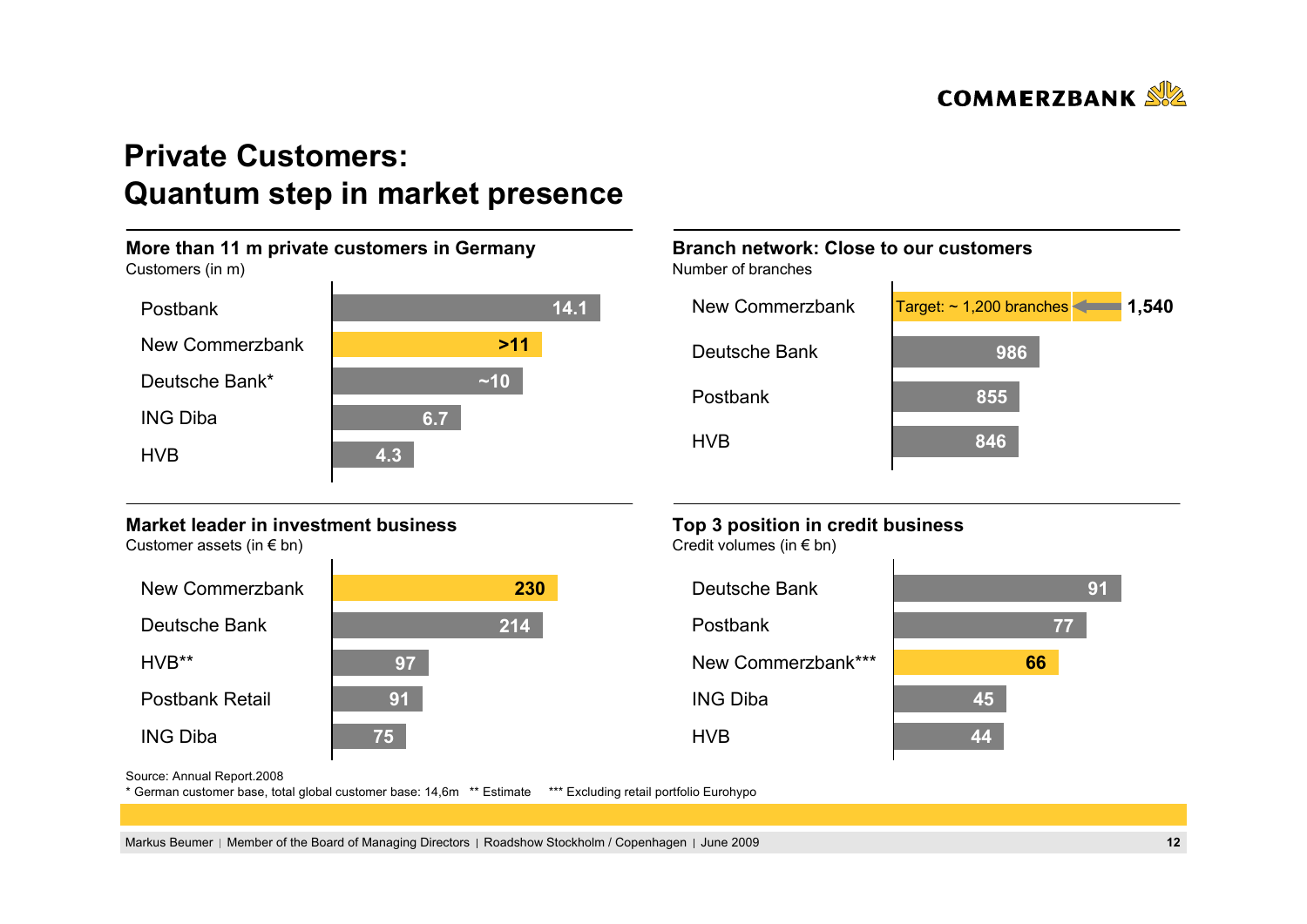

# **Deposits grew by more than 26 billion euros y-o-y**

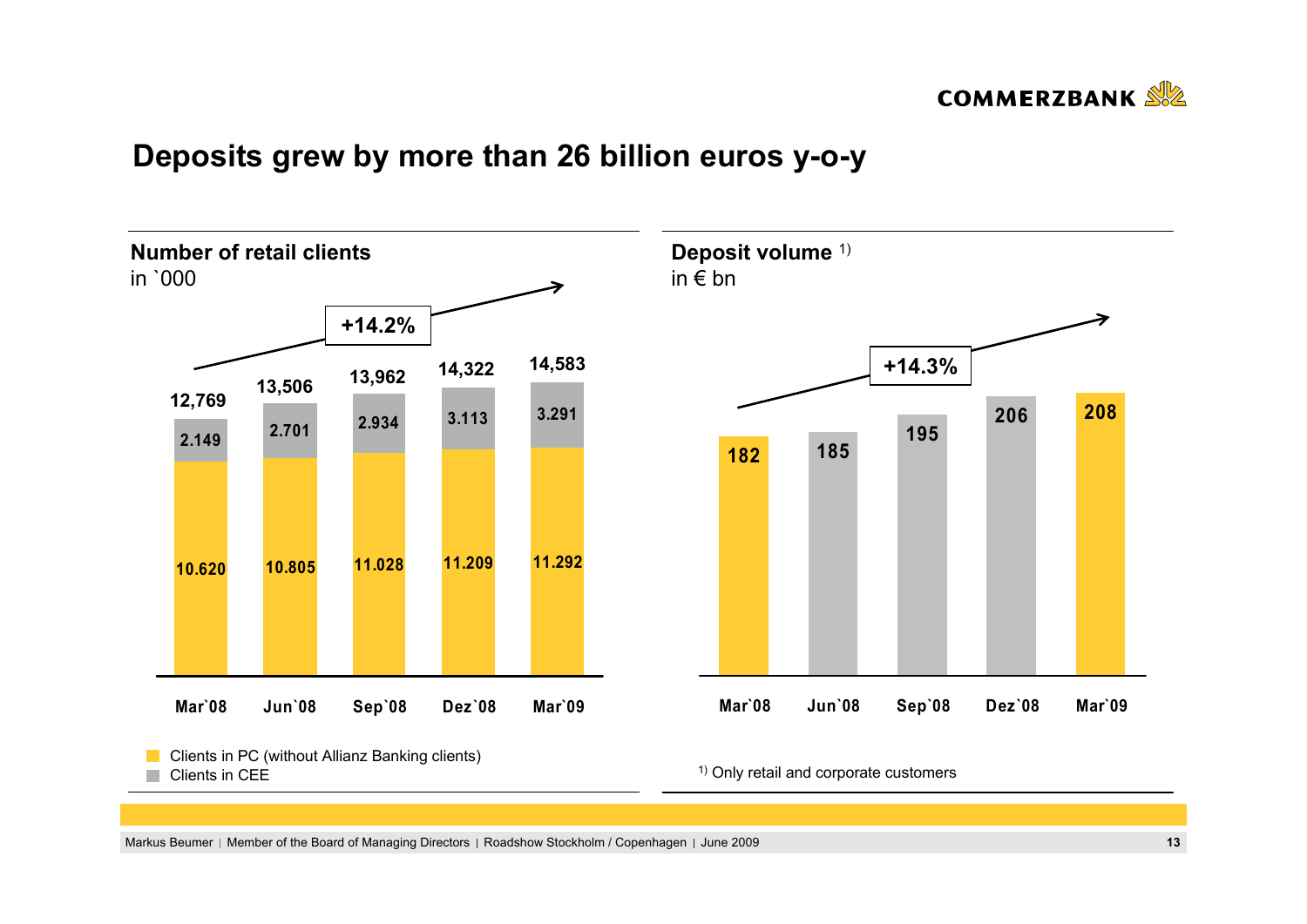

# **Corporates & Markets: Client business and risk reduction**

#### **Initial situation in 2008**

- Combination of very different units of customer-oriented Commerzbank and product-oriented DKIB
- > Global presence through multiple trading hubs

### **Goal for 2012**

- > Provide German-focused investment banking products and services with European footprint
- Client-centric business model for core clients of the bank (no "bank in the bank")
- Efficient capital management and reduction of non-core capital intense businesses
- > Strong sales culture with cautious approach to risk taking
- > Building on CBC&M chassis enhanced with selected DKIB elements
- > Two trading-hubs strategy in Frankfurt and London

| Pro-forma figures 2008             |        |  |
|------------------------------------|--------|--|
| Operating profit (in $\epsilon$ m) | -1.591 |  |
| Pre tax $RoE^*$ (in %)             | -38    |  |
| RWA (in $\epsilon$ bn)             | 58     |  |
| $CIR$ (in $%$ )                    | 102    |  |

### **Goal for 2012**

| Operating profit (in $\epsilon$ m) |     |
|------------------------------------|-----|
| Pre tax RoE* (in %)                | >20 |
| RWA (in $\notin$ bn)               |     |
| CIR (in $%$ )                      |     |

\* Indicative derivation on the basis of a model for future capital management; calculation of group RoE on the basis of the sum of segment capital (not on the basis of shareholders' capital)

Markus Beumer | Member of the Board of Managing Directors | Roadshow Stockholm / Copenhagen | June 2009 **14 14**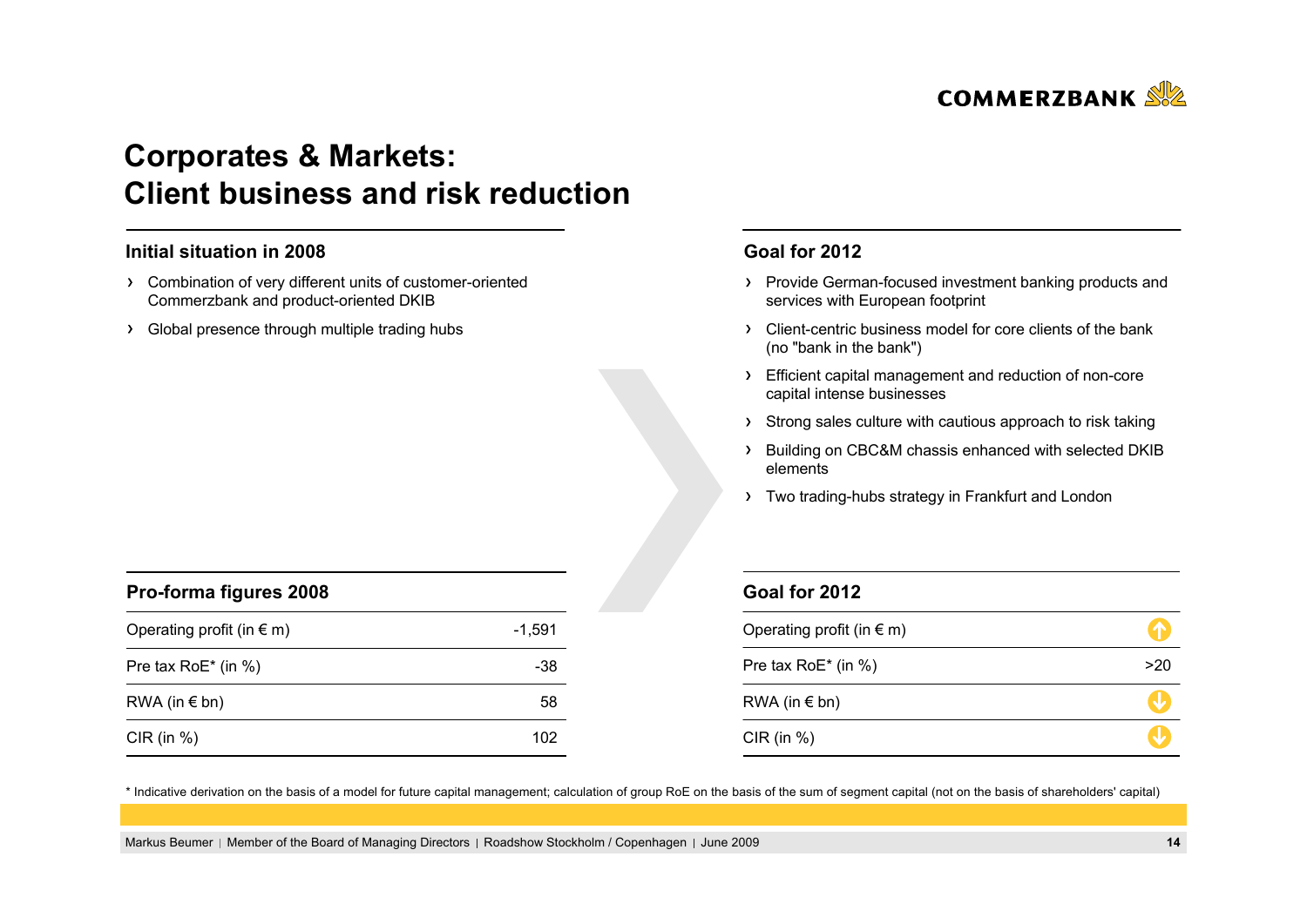

C&M oldCBC&M new

# **The new CBC&M is a client-focused investment banking house with ~ 1.7x revenues of C&M old**

**Goal 2012**in € bn**Excl. PRU**REVENUEPBTREG. CAPITALFTE **Multiples 2.20.93.0 ~1,500-1,700 x1.7 x2.0 SoP\*x1.4 SoP\*SoP\*x1.4-1.5**

## **CBC&M target business model**

- Provide German-focused investment banking products and services with European footprint
- Client-centric business model for core customers of the bank (no "bank in the bank")
- Efficient capital management and reduction of non-core, capital intense businesses, e.g., US, WE
- > Strong sales culture with cautious approach to risk taking
- > Building on CoBa C&M chassis enhanced with selected DKIB elements
- Two trading-hubs strategy in Frankfurt and London

\* Normalized sum of Parts C&M old and DKIB

Markus Beumer | Member of the Board of Managing Directors | Roadshow Stockholm / Copenhagen | June 2009 **1515**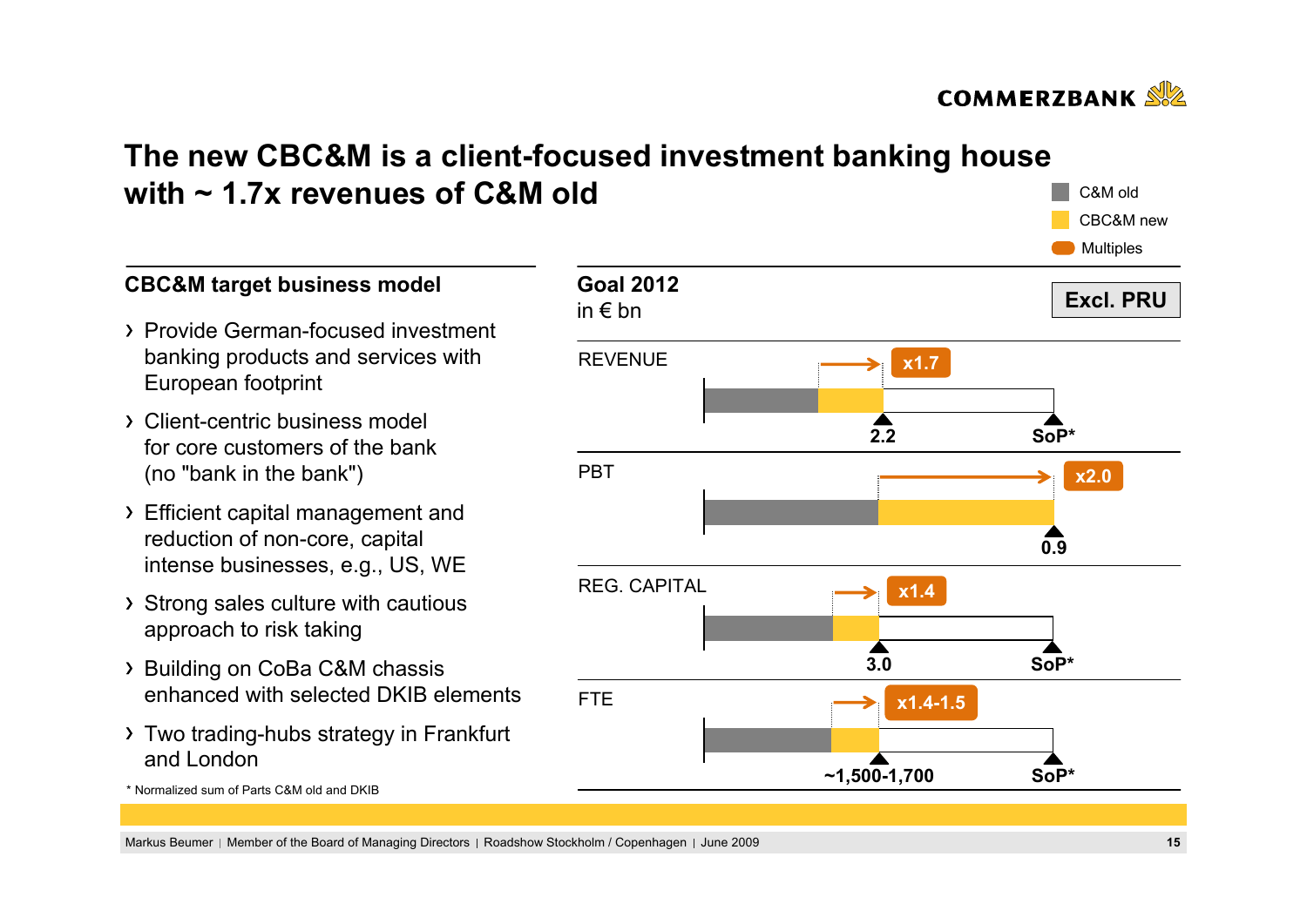

# **CEE: Portfolio optimization**

#### **Initial situation in 2008**

- Record result in 2008 with 10% increase vs. 2007; significant decline in profits in Q4 2008 due to financial market crisis
- > Substantial increase in loan loss provisions; risk-reduction measures taken at early stage show first results
- > Launch of efficiency programs

### **Goal for 2012**

- > Expectation: CEE will exhibit far stronger growth than Western Europe and US once the global recession has come to an end
- > 2009/2010: substantial risk reduction, focused cost-cutting, optimization funding – focus on profitable core business and efficiency gains

| Pro-forma figures 2008             |     |  |
|------------------------------------|-----|--|
| Operating profit (in $\epsilon$ m) | 323 |  |
| Pre tax RoE* (in %)                | 19  |  |
| RWA (in $\epsilon$ bn)             | 21  |  |
| CIR (in $%$ )                      |     |  |

### **Goal for 2012**

| Operating profit (in $\epsilon$ m) | >350      |
|------------------------------------|-----------|
| Pre tax RoE* (in %)                | $\approx$ |
| RWA (in $\notin$ bn)               | $\approx$ |
| $CIR$ (in %)                       |           |

\* Indicative derivation on the basis of a model for future capital management; calculation of group RoE on the basis of the sum of segment capital (not on the basis of shareholders' capital)

Markus Beumer Member of the Board of Managing Directors Roadshow Stockholm / Copenhagen June 2009 **16**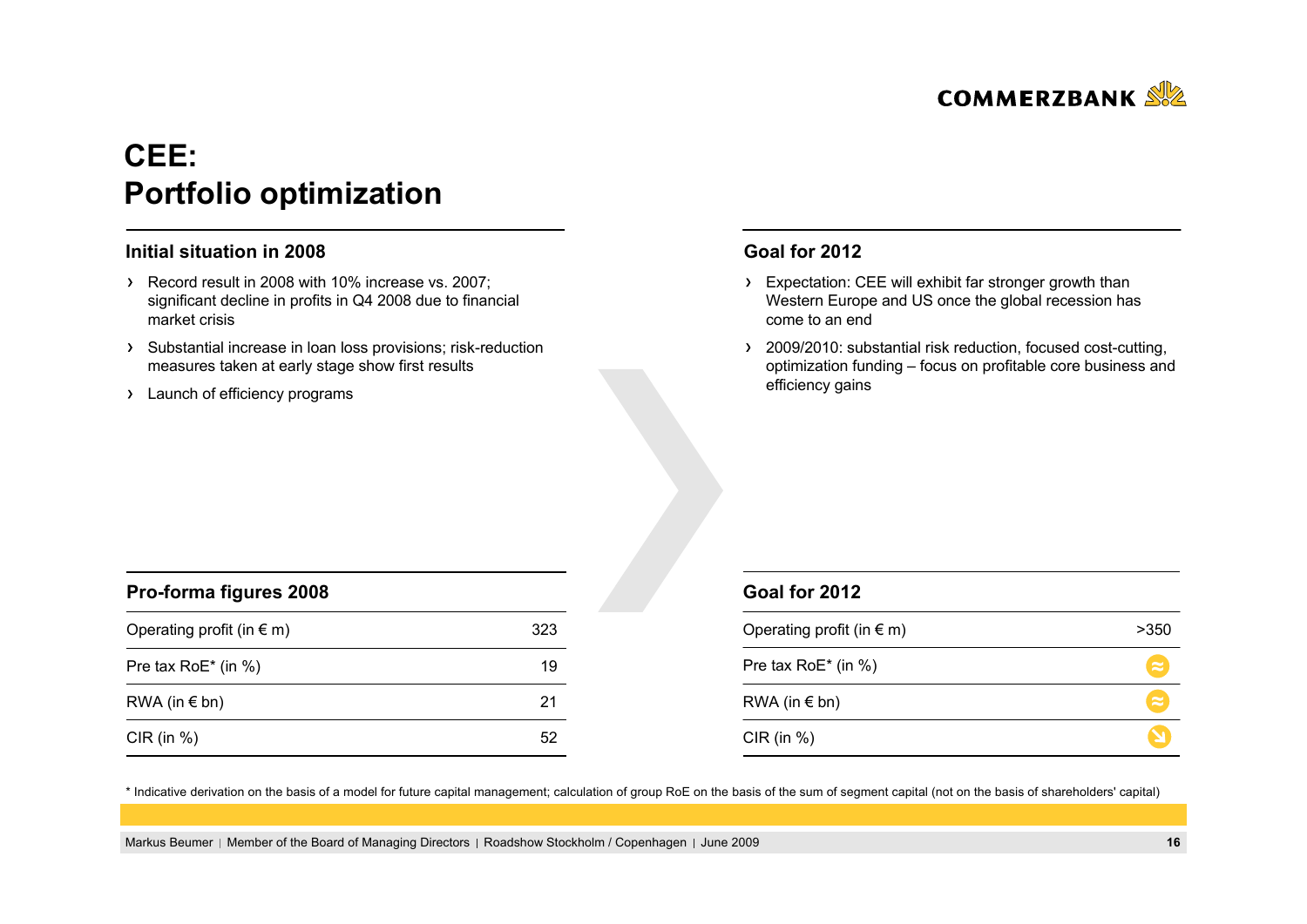

# **Real Estate and Public Finance: Value recovery and reduction of RWA**

|                       |        | <b>Initial situation in 2008</b>                                                                                                                                                                                             |  | Goal for 2012                                                                                                                                                                                                                                                                                                         |
|-----------------------|--------|------------------------------------------------------------------------------------------------------------------------------------------------------------------------------------------------------------------------------|--|-----------------------------------------------------------------------------------------------------------------------------------------------------------------------------------------------------------------------------------------------------------------------------------------------------------------------|
| EUROHYPO (CRE) >      | $\sum$ | Broad coverage of more than 30 markets<br>across the world<br>Growth strategy<br>> Highly decentralized organization in Germany<br>Negative operating profit due to higher loan<br>loss provisions and sub-prime write-downs |  | Downsizing of portfolio to $\epsilon$ 60 bn by 2012<br>Reduction from more than 30 markets today to<br>10 markets<br>Target clients in Germany are professional real<br>estate investors and developers from $€15$ m<br>financing volume upwards<br>Strong redimensioning and increase in<br>profitability/efficiency |
| <b>PUBLIC FINANCE</b> |        | Generation of stable and predictable<br>contributions to earnings/high RoEs not<br>possible<br>Major impact of Lehman insolvency and<br>Icelandic banks on portfolio                                                         |  | Downsizing of portfolio to maximum $\epsilon$ 100 bn by<br>2010; decrease of new business<br>Funding ensured by ability of using assets as<br>cover fund; refinancing at matching maturities                                                                                                                          |
| <b>SHIPPING</b>       |        | Holistic offering of financial services<br>> Focus on Germany and Greece                                                                                                                                                     |  | Reduction in new business                                                                                                                                                                                                                                                                                             |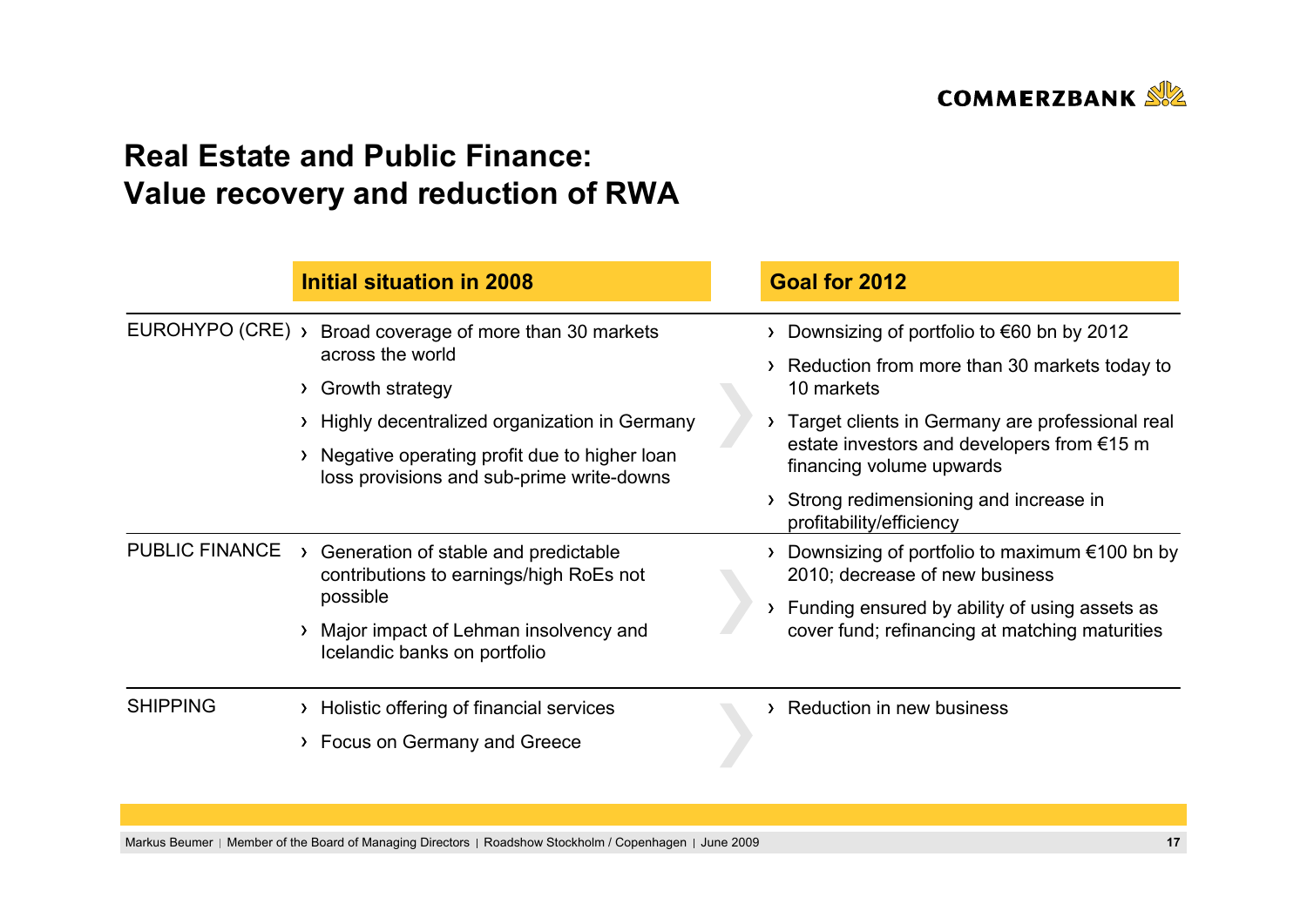

# **Real Estate and Public Finance:Substantial downsizing of portfolio and significant "de-risking"**



\* Eurohypo (Public Finance) and other Public Finance

\*\* Eurohypo (CRE/ Retail) and other CRE (excluding shipping)

Markus Beumer | Member of the Board of Managing Directors | Roadshow Stockholm / Copenhagen | June 2009 **18**<br>
18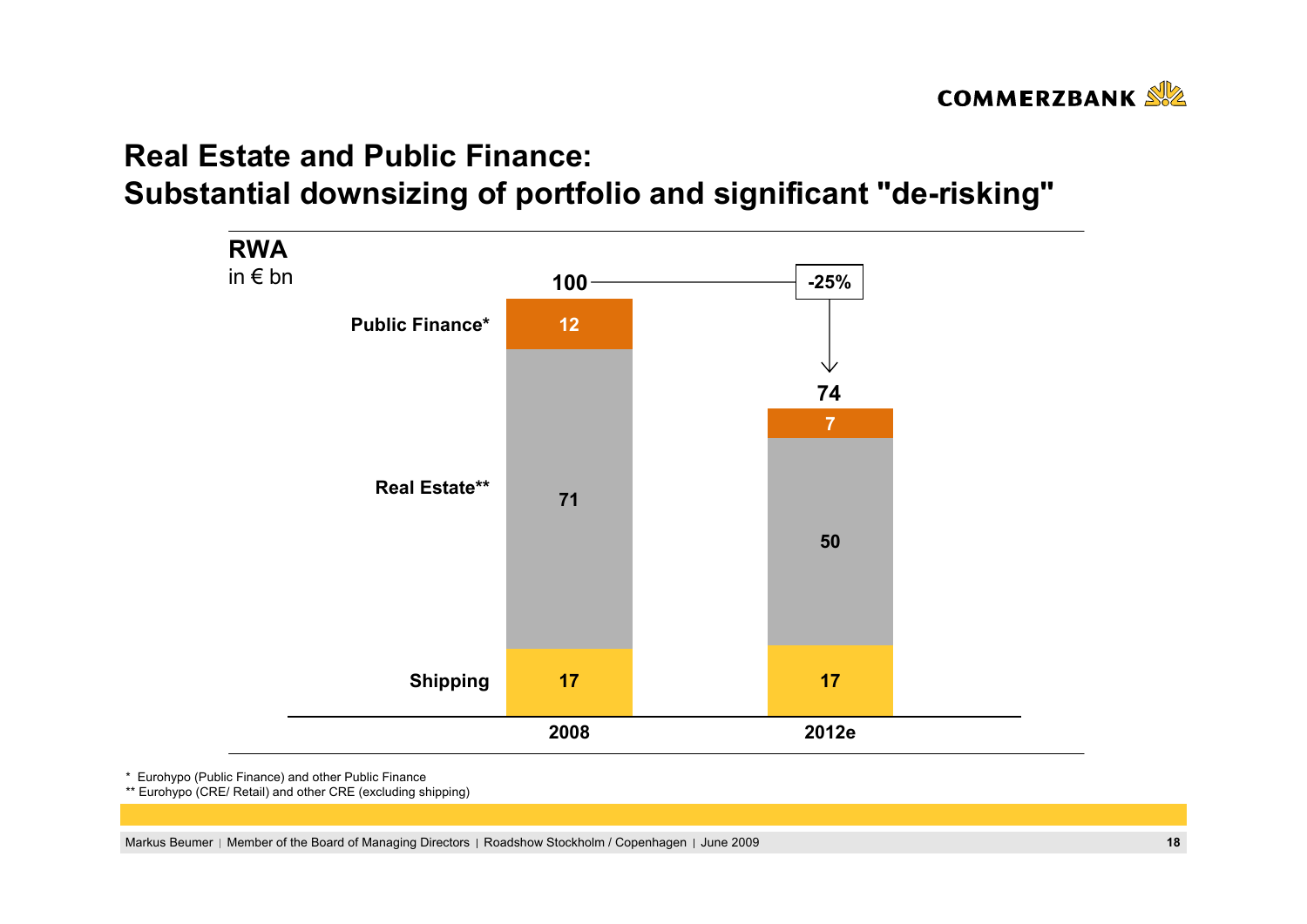

# **Portfolio earmarked for downsizing: Active management of €38\* bn**

## **Goal**

- Comprehensive spin-off of all ABS-related and structured credit portfolios
- Additionally all credit run-down portfolios from C&M (focus on core activities)
- Systematic reduction of assets to ease pressure on P&L, separated from core operating business
- No spin-off of individual assets from core business

## **Portfolio earmarked for downsizing**

Structured credit(ABS, MBS, CDOs, Conduits)

Structured, exotic credit derivatives (Bonds, loans trading, indices, other)

"Credit Flow": loan trading

## **Not included**

SLABS (Government wrapped student loans)

Leveraged Acquisition Financing

Client driven Conduits

Other positions

Current total marketvalue of  $\sim \text{\textsterling}38^*$  bn

\* Composition of PRU as of Q1 2009

Markus Beumer Member of the Board of Managing Directors Roadshow Stockholm / Copenhagen June 2009 **19**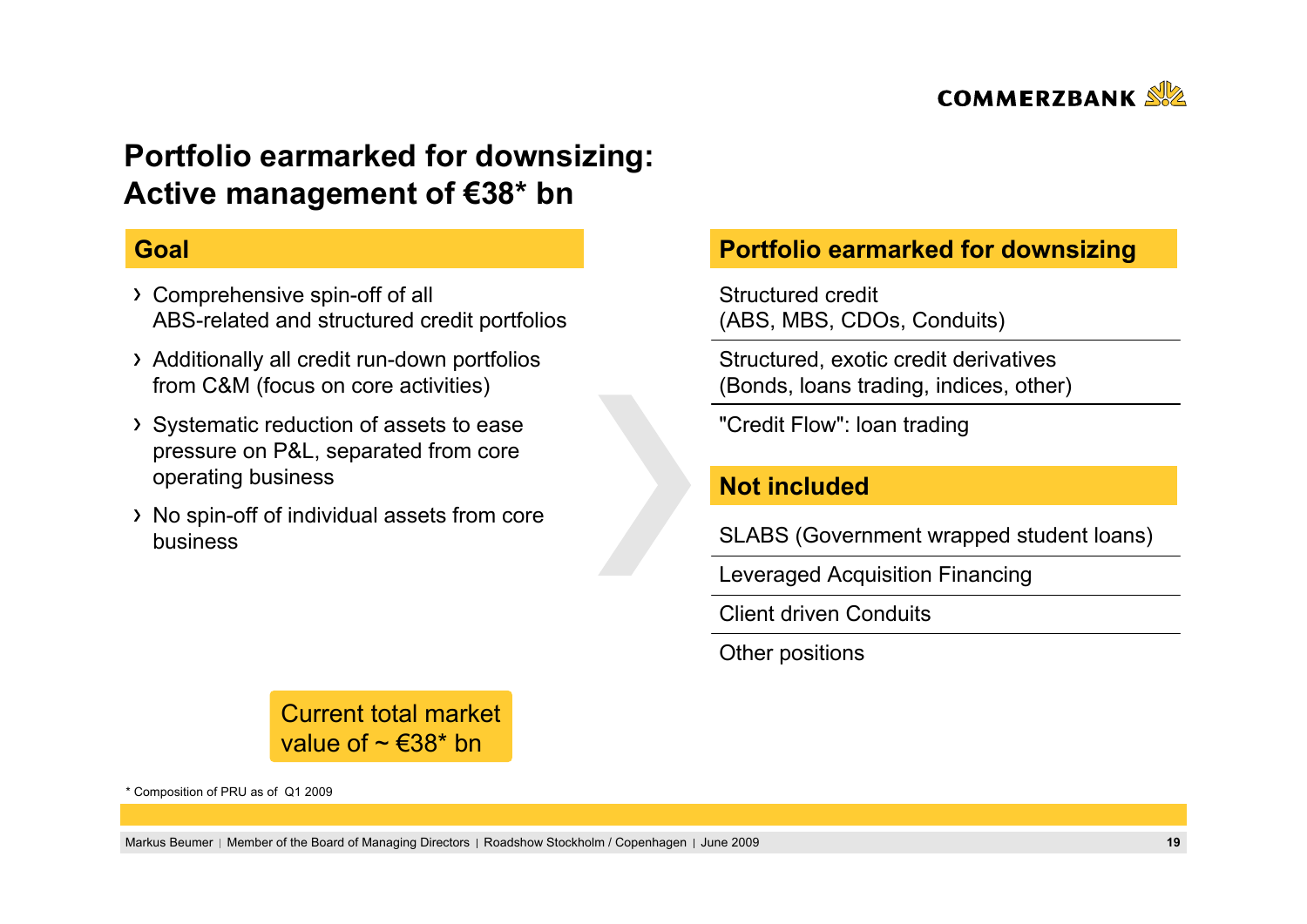

# **"Roadmap 2012" and objectives for the new Commerzbank**



\* Indicative derivation on the basis of a model for future capital management; calculation of group RoE on the basis of the sum of segment capital (not on the basis of shareholders' capital)

Markus Beumer | Member of the Board of Managing Directors | Roadshow Stockholm / Copenhagen | June 2009 **20 20**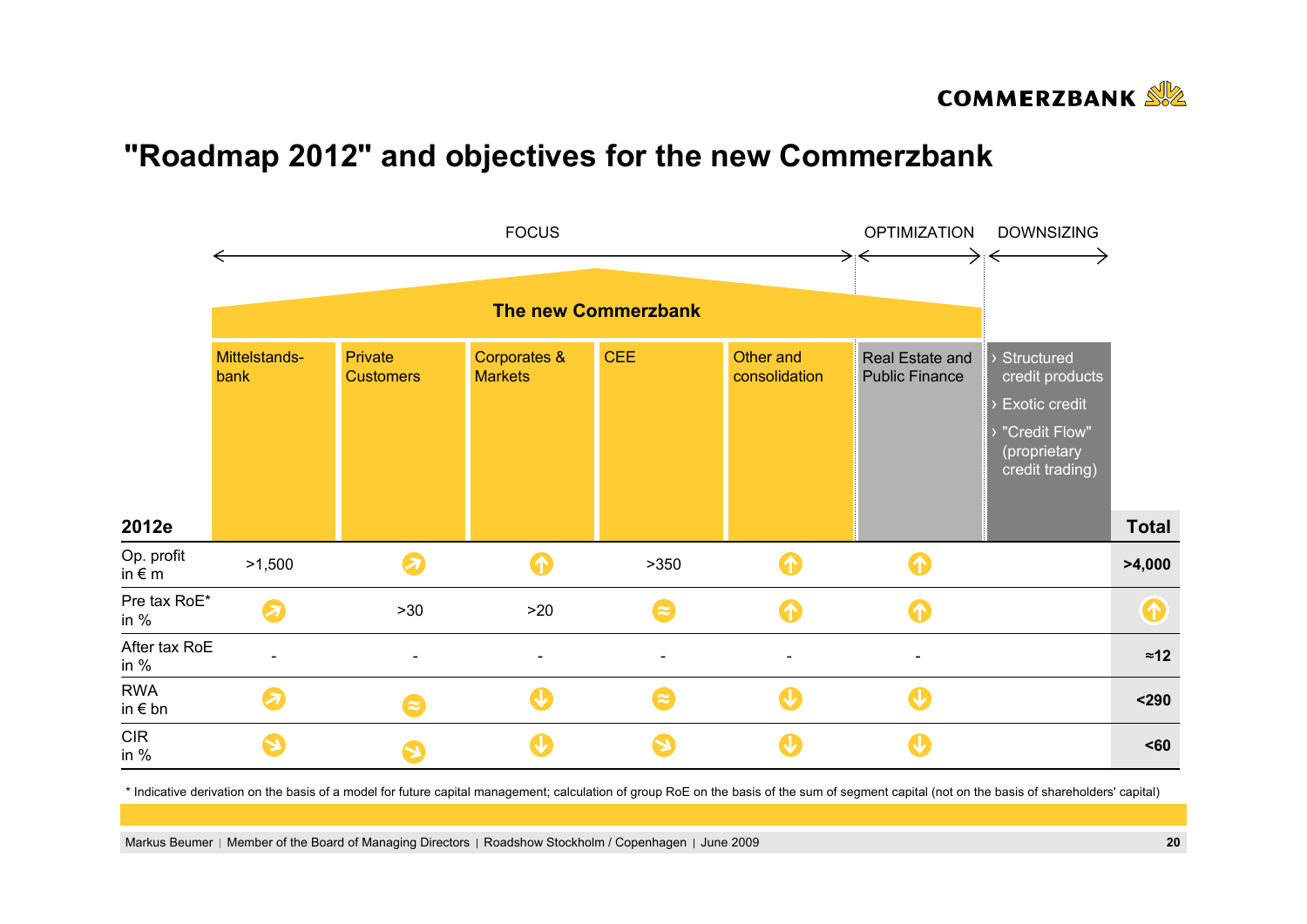

# **Our targets (1/3)**

| <b>Targets for 2009 achieved to date</b> | Targets for 2009 to 2011                                                                                                      | Longer-term targets |  |  |  |  |  |  |
|------------------------------------------|-------------------------------------------------------------------------------------------------------------------------------|---------------------|--|--|--|--|--|--|
|                                          |                                                                                                                               |                     |  |  |  |  |  |  |
|                                          | Completion of Dresdner Bank acquisition                                                                                       |                     |  |  |  |  |  |  |
| in Frankfurt                             | Reconciliation of interests and social compensation plan for headquarters<br>Recapitalization of the new Commerzbank (SoFFin) |                     |  |  |  |  |  |  |
|                                          |                                                                                                                               |                     |  |  |  |  |  |  |
|                                          | New strategic orientation: "Roadmap 2012"                                                                                     |                     |  |  |  |  |  |  |
| Integration process on time              |                                                                                                                               |                     |  |  |  |  |  |  |

Markus Beumer | Member of the Board of Managing Directors | Roadshow Stockholm / Copenhagen | June 2009 **21 21**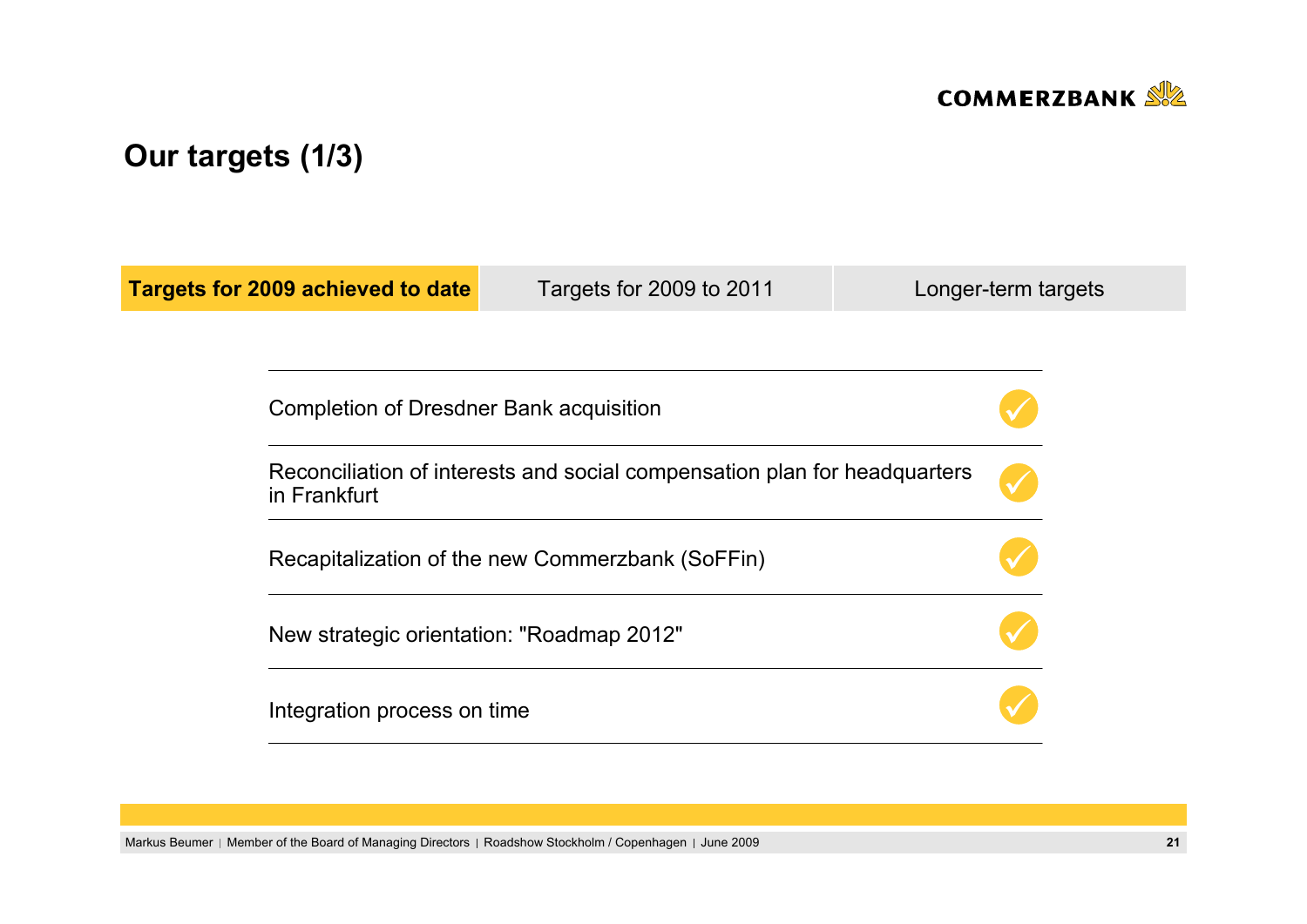

# **Our targets (2/3)**

| Targets for 2009 achieved to date                                                    | Targets for 2009 to 2011                                            |  | Longer-term targets |  |  |  |  |
|--------------------------------------------------------------------------------------|---------------------------------------------------------------------|--|---------------------|--|--|--|--|
|                                                                                      |                                                                     |  |                     |  |  |  |  |
|                                                                                      | Reduction in operating expenses significantly under $\epsilon$ 8 bn |  |                     |  |  |  |  |
|                                                                                      | Brand integration completed (Dreba and CoBa)                        |  |                     |  |  |  |  |
|                                                                                      | Return to profitability (break-even before SoFFin)                  |  |                     |  |  |  |  |
| Planned reduction of silent participations subject to<br>favorable market conditions |                                                                     |  | 2011                |  |  |  |  |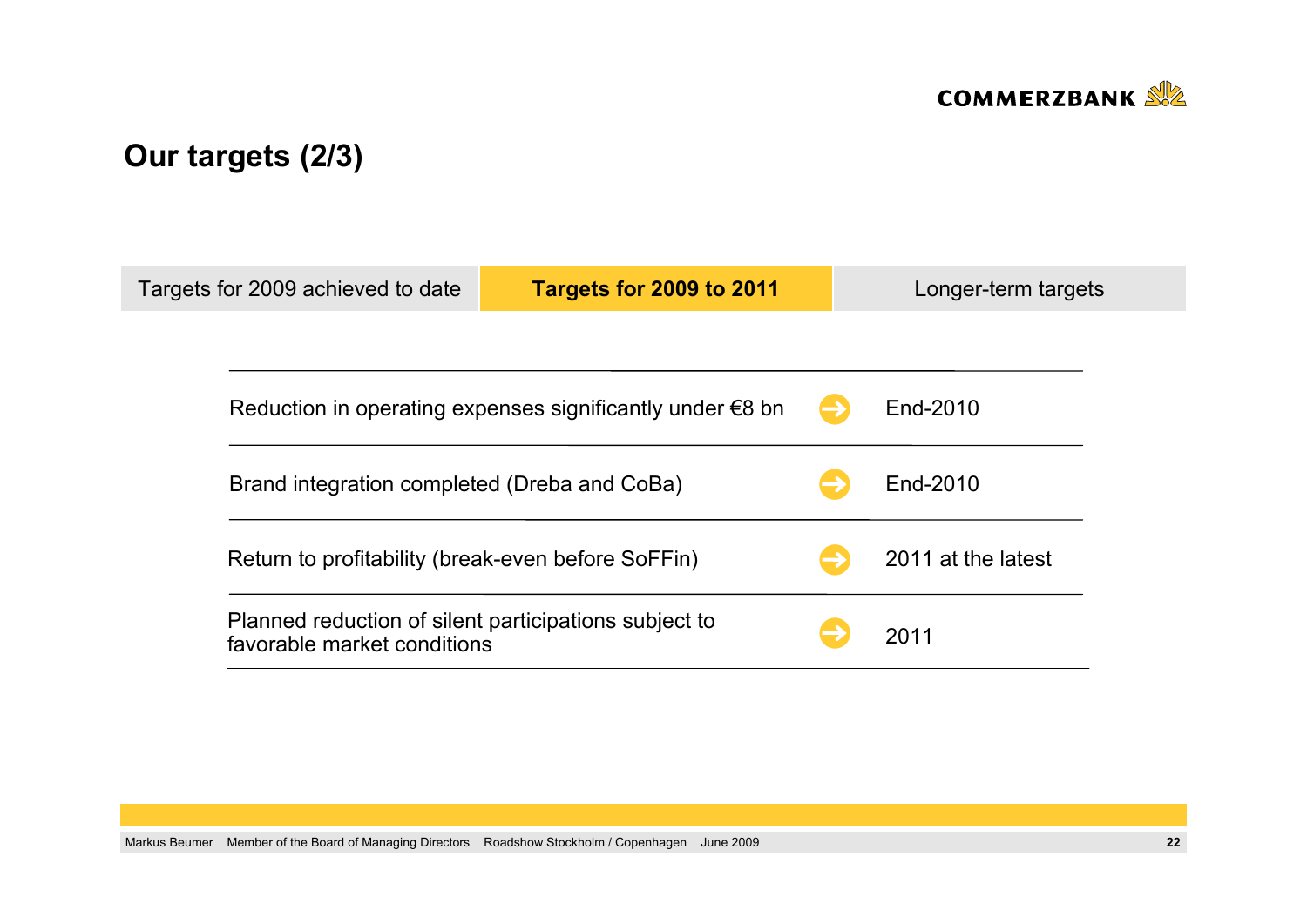

# **Our targets (3/3)**

| Targets for 2009 achieved to date | Targets for 2009 to 2011                                |  | <b>Longer-term targets</b> |  |  |  |
|-----------------------------------|---------------------------------------------------------|--|----------------------------|--|--|--|
|                                   |                                                         |  |                            |  |  |  |
|                                   |                                                         |  |                            |  |  |  |
|                                   |                                                         |  |                            |  |  |  |
|                                   | $\geq 4$ bn in sustainable operating profit             |  |                            |  |  |  |
|                                   |                                                         |  |                            |  |  |  |
| RoE target after tax 12%          |                                                         |  | 2012                       |  |  |  |
|                                   |                                                         |  |                            |  |  |  |
|                                   | Reduction of RWAs to <€290 bn (before sale of Eurohypo) |  | 2012                       |  |  |  |
|                                   |                                                         |  |                            |  |  |  |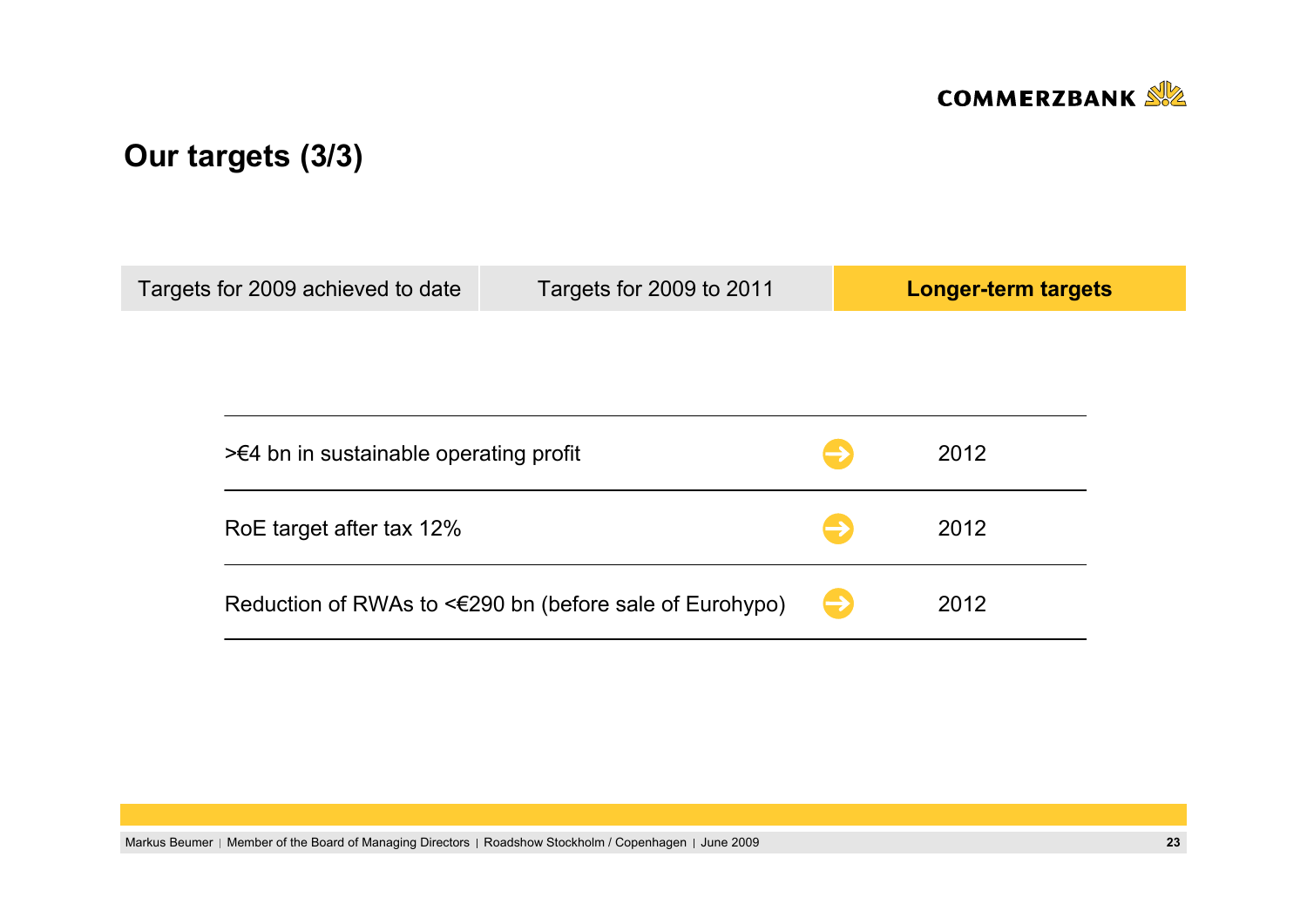

# **Appendix 1: Backup Mittelstandsbank**

Markus Beumer | Member of the Board of Managing Directors | Roadshow Stockholm / Copenhagen | June 2009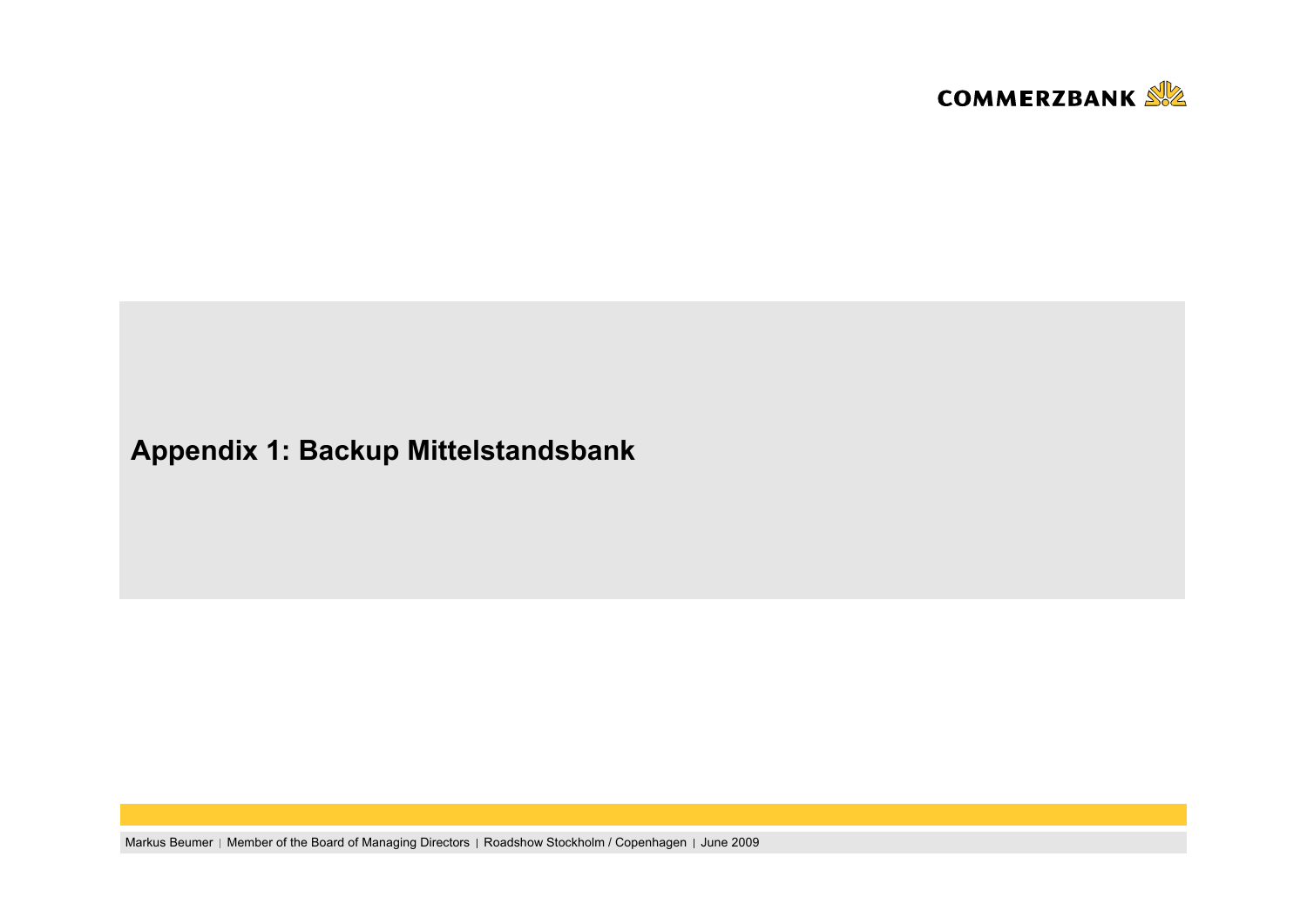

## **Focus on cross border and restructuring of local business**





Reliable partner for all international business with Germany

Markus Beumer | Member of the Board of Managing Directors | Roadshow Stockholm / Copenhagen | June 2009 **25 25**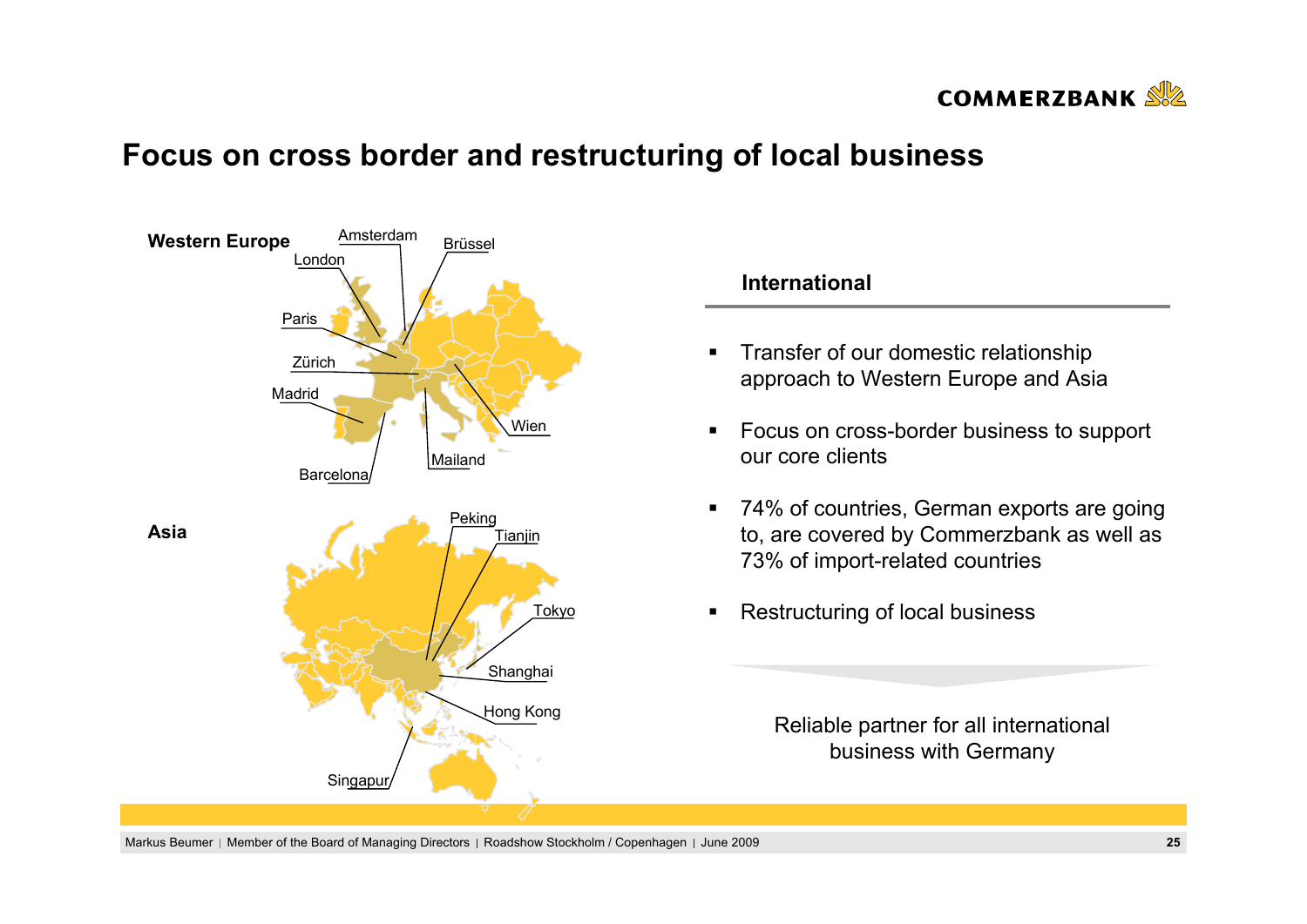

## **Consistent leadership in financial institutions services worldwide**



### **Financial Institutions**

- Full market coverage through network of Representative Offices distributed worldwide
- State-of-the-art product range
- **Synergies through consolidation of locations**

Leverage our leading position in cashand trade services in Germany and Top 3 providers in Europe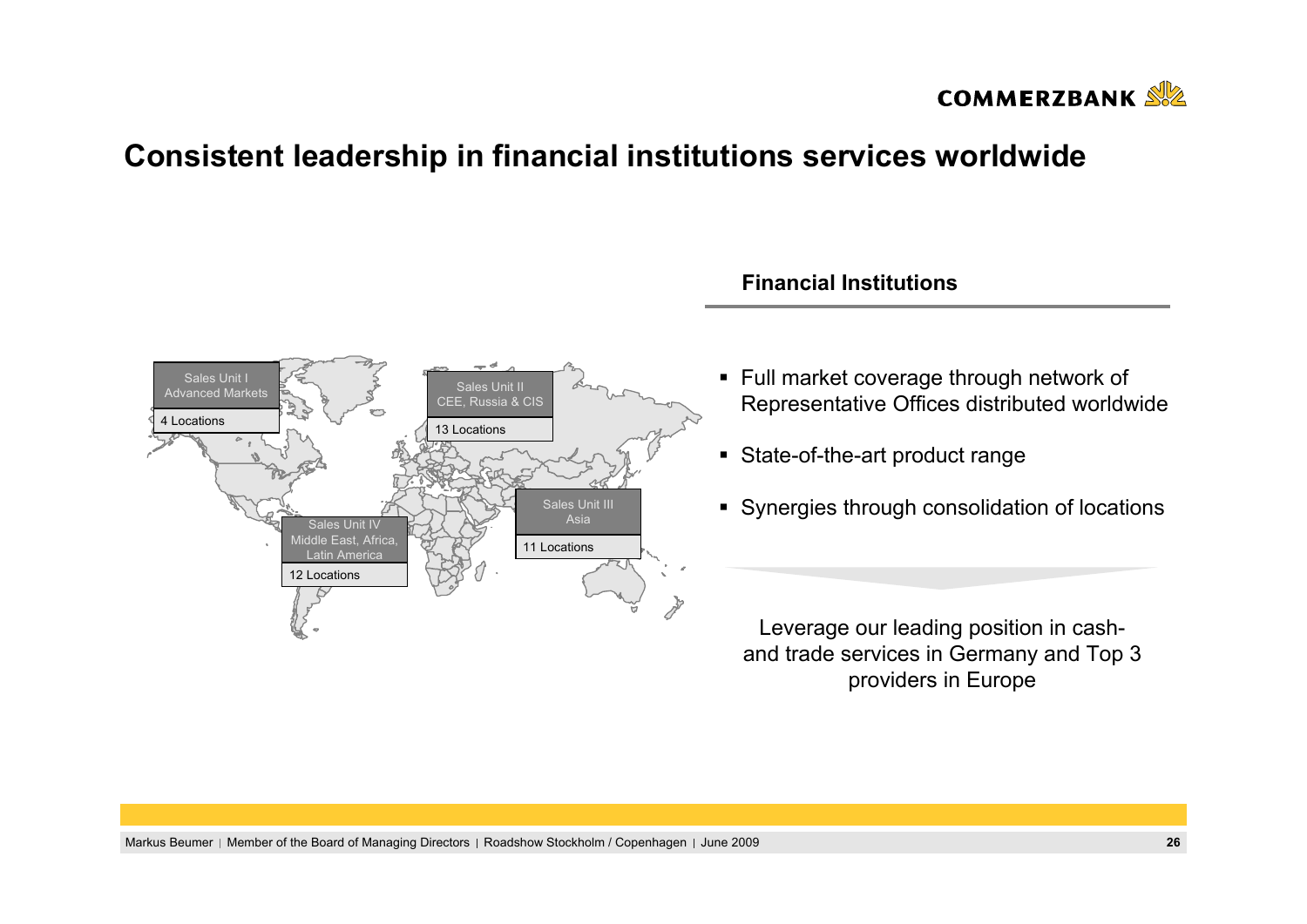

# **Indepth product know-how offered to our corporate clients…**

## EXAMPLES

| Cash Management &<br><b>International Business</b><br>(CMIB)                                                                                     | Interest, Currency and<br><b>Liquditiy Management</b><br>(ICLM)                                                                                                                                                                                                                                              | <b>Financial Engineering</b><br>(FE)                                                                                                                                                                                                          | <b>Investment Banking</b><br>provided by<br>Corporates&Markets                                                                |
|--------------------------------------------------------------------------------------------------------------------------------------------------|--------------------------------------------------------------------------------------------------------------------------------------------------------------------------------------------------------------------------------------------------------------------------------------------------------------|-----------------------------------------------------------------------------------------------------------------------------------------------------------------------------------------------------------------------------------------------|-------------------------------------------------------------------------------------------------------------------------------|
| • Payments (domestic and<br>international)<br>• Cash & Treasury<br>Management<br><b>Documentary Business</b><br>$\blacksquare$<br>Trade services | • Investments<br>- Asset Management<br>- Liquidity Management<br>- Capital Markets (bonds,<br>structured products)<br>• Risk management<br>- Derivatives<br>$-FX$<br>- commodities<br>Commission generating<br>products<br>- Pension models ('Zeit-<br>wertkonten')<br>- Financing of pension<br>obligations | Financing of current<br>assets<br>Financing of capital<br>$\blacksquare$<br>investments (incl. Public<br>allowances)<br><b>Financial Engineering</b><br>(FE)<br>- Structured Finance<br>- Mezzanine Finance<br>- Management of<br>receivables | ■ Equity Capital Market<br>Solutions<br>Debt Capital Markets /<br>Securitisation<br><b>M&amp;A Advisory</b><br>$\blacksquare$ |

**Loans used as anchor products for sustainable customer relations**

Markus Beumer | Member of the Board of Managing Directors | Roadshow Stockholm / Copenhagen | June 2009 **27 27**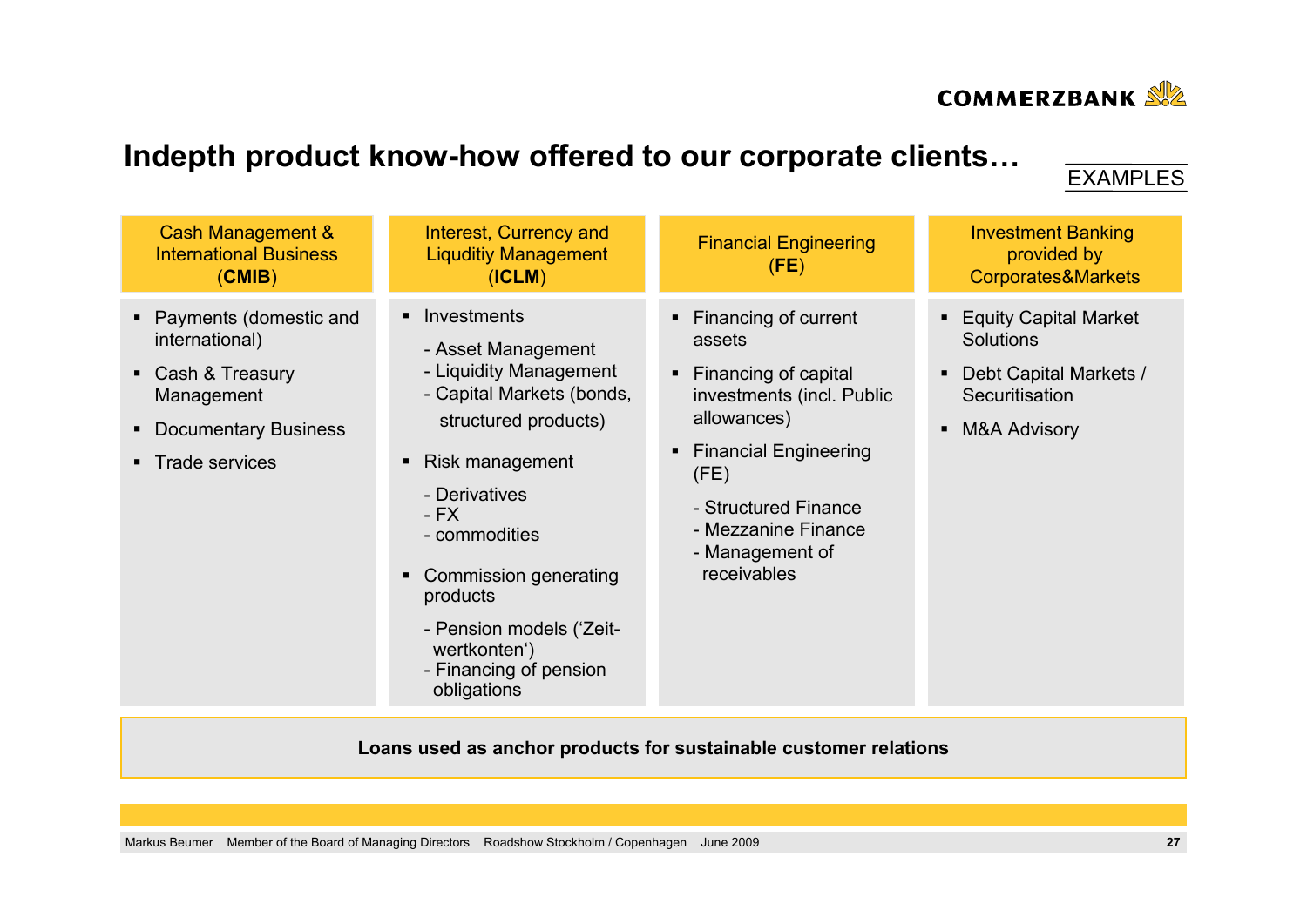

| <b>Cash Services</b><br><b>Trade Services</b><br><b>Banking Products</b><br><b>Market Products</b><br><b>Raising Debt</b><br><b>Hedging Risk</b><br><b>Moving Money and Securities</b><br><b>Financing Trade</b><br>• Account Management<br>Documentary collection<br>• ICLM products<br>• Money Market<br>$\blacksquare$<br>• Commercial Payments<br>• Precious Metals<br>Letter of Credit -<br><b>Bilateral Loan</b><br>$\blacksquare$<br>$\blacksquare$<br><b>Business</b><br>• Club Deal<br>• Commodities<br>• Clearing Services<br>Guarantee / Standby<br>$\blacksquare$<br><b>Promissory Note</b><br>• Payment Enabling<br>• Proprietary Investments<br>٠<br><b>Letter of Credit</b><br>(Schuldschein)<br>• Cheque Services<br>• Third Party Investments<br><b>Supply Chain Financing</b><br>Syndicated Loan<br>• Direct Debit |                                        |  |
|--------------------------------------------------------------------------------------------------------------------------------------------------------------------------------------------------------------------------------------------------------------------------------------------------------------------------------------------------------------------------------------------------------------------------------------------------------------------------------------------------------------------------------------------------------------------------------------------------------------------------------------------------------------------------------------------------------------------------------------------------------------------------------------------------------------------------------------|----------------------------------------|--|
|                                                                                                                                                                                                                                                                                                                                                                                                                                                                                                                                                                                                                                                                                                                                                                                                                                      |                                        |  |
| <b>Transfer Risk Exempt</b><br>$\blacksquare$<br><b>EUREX Clearing</b><br>Forfaiting<br>Loan<br>$\blacksquare$<br>• Custody Services<br>Bonds and other debt<br>$\blacksquare$<br><b>Banknote Services</b><br>instruments<br><b>Islamic Financing</b><br>$\blacksquare$<br>• Asset Securitization                                                                                                                                                                                                                                                                                                                                                                                                                                                                                                                                    | <b>Buyers Credit</b><br>$\blacksquare$ |  |

# **…and financial institutions**



**EXAMPLES**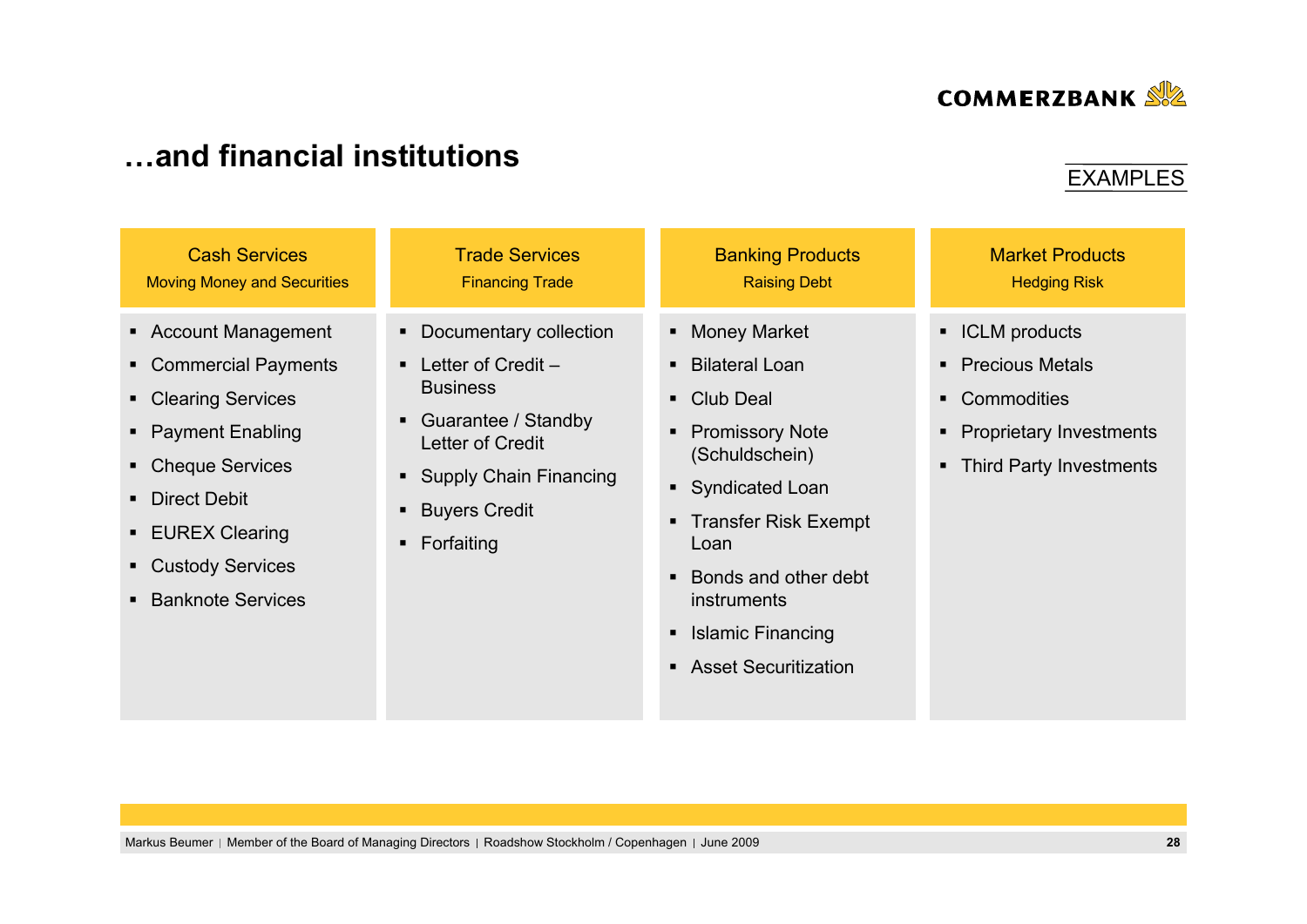

# **Appendix 2: ABS Portfolio & Leveraged Acquisition Finance (LAF)**

Markus Beumer | Member of the Board of Managing Directors | Roadshow Stockholm / Copenhagen | June 2009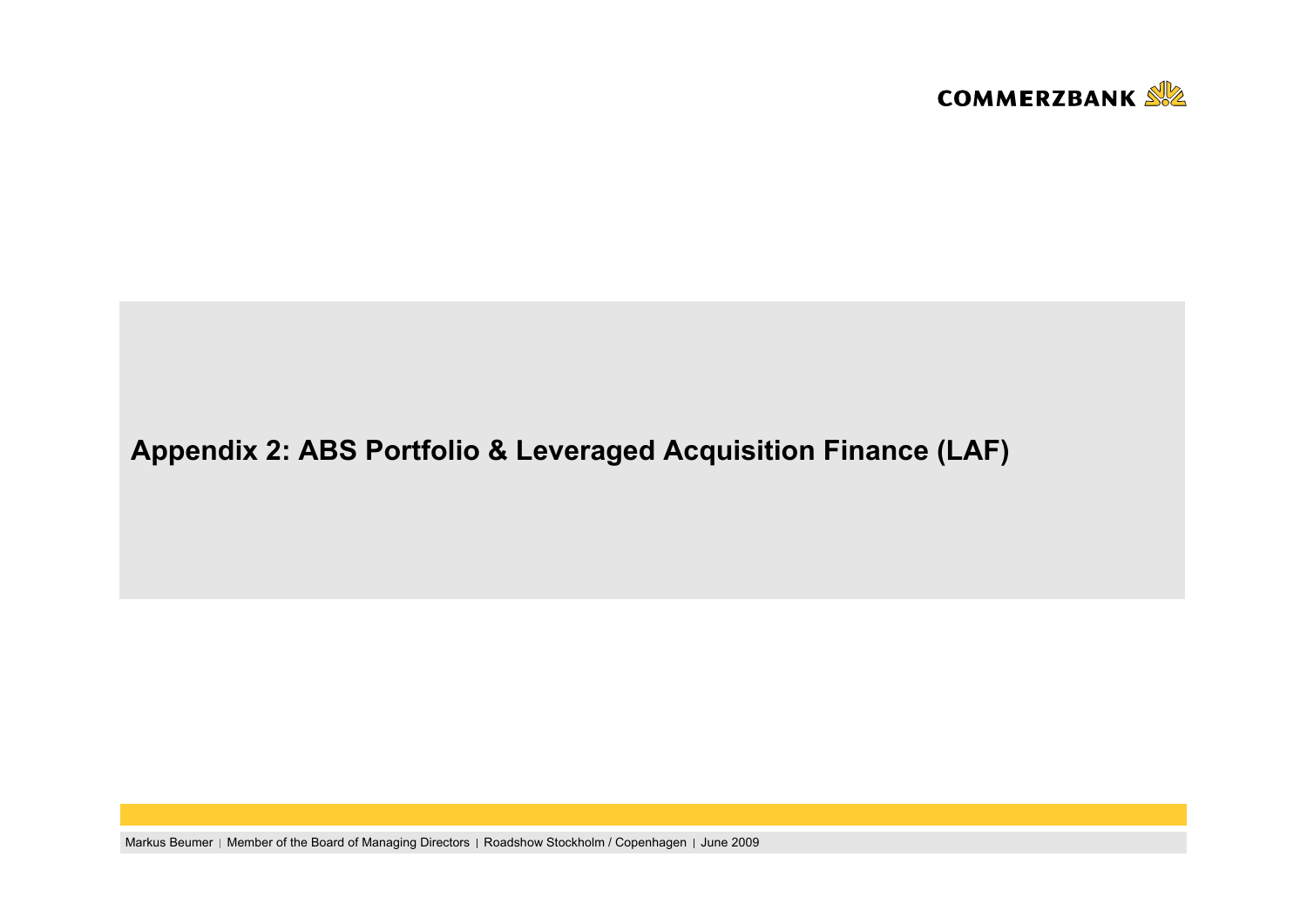

## **Charges on ABS Portfolio in Q1 2009**

### **Overview - ABS portfolio**

As of March 2009

| $(in \in m)$                   | <b>Nominal</b><br>values | <b>Market</b><br>values | $Q1-$<br><b>Charges</b> | P&L<br>effect | <b>Effect on</b><br>revaluation<br>reserve | Mark-<br>down-<br>Ratio** |
|--------------------------------|--------------------------|-------------------------|-------------------------|---------------|--------------------------------------------|---------------------------|
| <b>Secondary Market ABS</b>    | 22,426                   | 15,049                  | $-791$                  | $-622$        | $-169$                                     | 33%                       |
| thereof critical portfolio     | 16,394                   | 9,199                   | $-798$                  | $-622$        | $-176$                                     | 44%                       |
| thereof government guaranteed  | 6,032                    | 5,850                   | $\overline{7}$          | 0             | $\overline{7}$                             | 3%                        |
| Conduits***                    | 10,636                   | 10,636                  | $\mathbf{0}$            | $\mathbf 0$   | $\mathbf{0}$                               | 0%                        |
| thereof critical portfolio     | 4,531                    | 4,531                   | 0                       | 0             | 0                                          | 0%                        |
| thereof other conduits         | 6,105                    | 6,105                   | 0                       | 0             | 0                                          | 0%                        |
| ABS Hedge book                 | 14,675                   | 11,200                  | $-472$                  | $-472$        | 0                                          | 24%                       |
| $SIV - K2*$                    | 3,239                    | 3,175                   | -64                     | -64           | 0                                          | N/A                       |
| <b>CIRC</b>                    | 820                      | 850                     | -19                     | $-19$         | $\mathbf{0}$                               | N/A                       |
| Others (incl. Term Structures) | 595                      | 584                     | $-15$                   | $-15$         | $\mathbf{0}$                               | 2%                        |
| Total                          | 52,391                   | 41,494                  | $-1,361$                | $-1,192$      | $-169$                                     | 21%                       |
| thereof critical portfolio     | 40,254                   | 29,539                  | $-1,368$                | $-1,192$      | $-176$                                     | 27%                       |
| thereof other ABS positions    | 12,137                   | 11,955                  | $\overline{7}$          | 0             | $\overline{7}$                             | 1%                        |

#### **Details**

 $\rightarrow$  The Q1 2009 charges resulting from ABS portfolio are totalling €1.4bn; thereof €1.2bn as P&L effect and €0.2bn as effect on revaluation reserve

#### **Outlook**

- Due to further shift of financial market crisis to real economy and the weak fundamental situation more charges from ABS portfolio are expected for 2009
- Further charges are expected from US CDO of ABS and RMBS (US and Non-US), CMBS and CDO Corporates as well as effects from weak monolinecounterparts concerning protected ABS assets
- > No significant losses expected with regard to conduit business

\* Nominal figures not available, market values are used as a proxy

\*\* Markdown-Ratio = 1-(Market Value / Nominal Value)

\*\*\* Includes drawn and undrawn back-up lines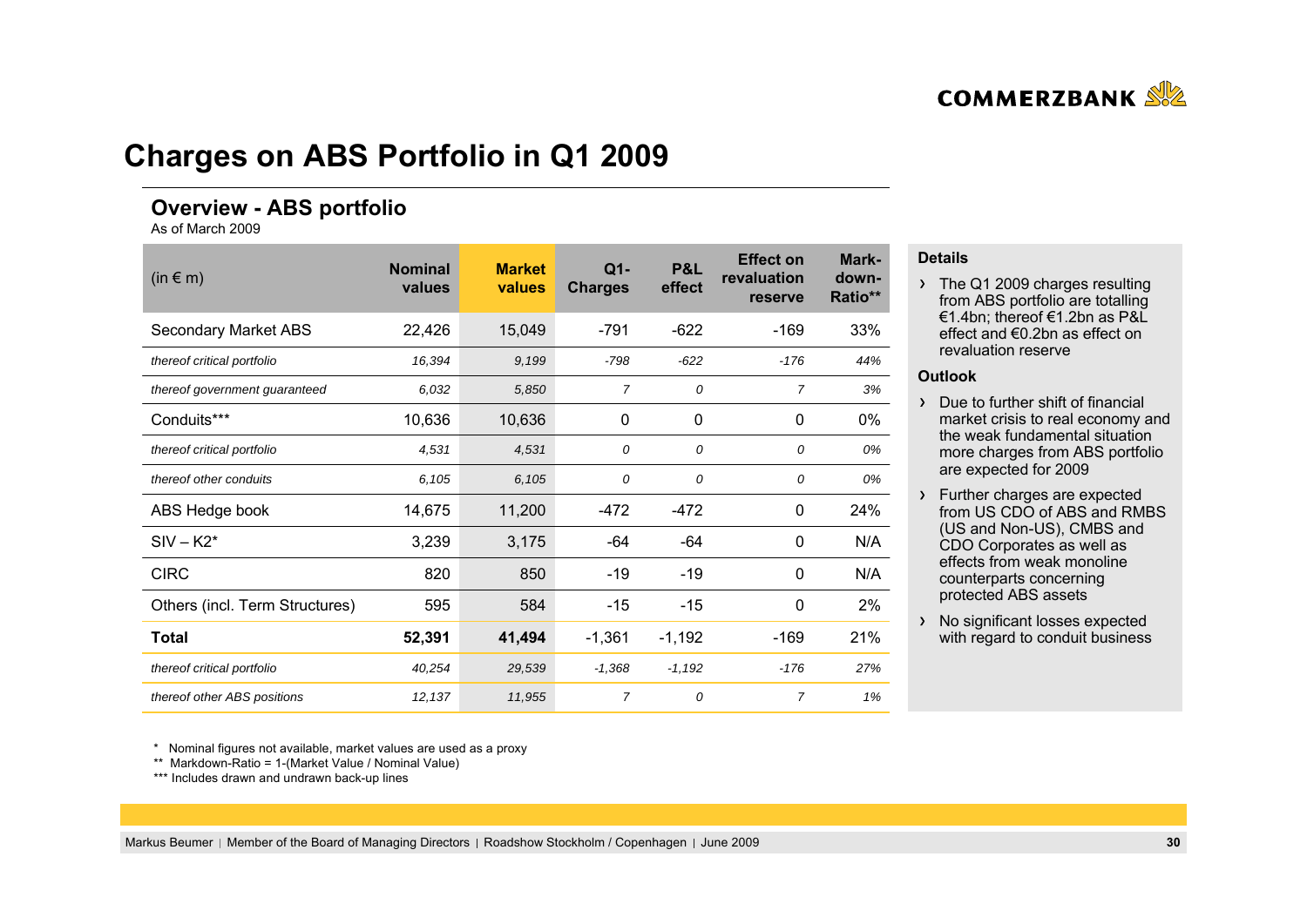

# **Secondary Market ABS**

#### **Breakdown of products & rating distribution – secondary market ABS** As of March 2009Market values in € bn**4%10% 8%BBBA AA AAA** $€ 15.0$  bn

**BB&worse**

**16%**

#### **Details**

- Government guaranteed ABS constitute the largest subasset class with market values stable at €5.8bn
- Loss drivers: US related assets, Non-US RMBS, CMBS/ CRE CDO and CDO Corporates; markdown ratios of the most critical classes US CDO of ABS and US RMBS currently stand at 75% and 74% respectively

#### **Outlook**

**63%**

Further impact from US related positions expected for 2009 due to unchanged weak economic fundamental situation; other segments will also contribute to this development (e.g. CMBS, Non-US RMBS and CDO Corporates)

| $(in \in m)$          | Nominal values | <b>Market values</b> | Q1-Charges | P&L effect | Effect on revaluation<br>reserve | Mark-down-ratio* |
|-----------------------|----------------|----------------------|------------|------------|----------------------------------|------------------|
| Government guaranteed | 6,032          | 5,850                |            | 0          |                                  | 3%               |
| US CDO of ABS         | 3,304          | 834                  | $-194$     | $-195$     |                                  | 75%              |
| US RMBS               | 2,845          | 734                  | 21         | $-88$      | 109                              | 74%              |
| Non-US RMBS           | 2,897          | 2,322                | $-154$     | $-96$      | $-58$                            | 20%              |
| <b>CMBS/CRE CDO</b>   | 1,783          | 1,252                | $-173$     | $-93$      | $-80$                            | 30%              |
| CDO Corporates        | 2,166          | 1,182                | $-185$     | $-92$      | -93                              | 45%              |
| <b>Consumer ABS</b>   | 1,192          | 1,056                | $-22$      | $-23$      |                                  | 11%              |
| SME CDO               | 797            | 701                  | $-27$      | $-18$      | -9                               | 12%              |
| Others                | 1,410          | 1,118                | $-64$      | $-17$      | $-47$                            | 21%              |
| Total                 | 22,426         | 15,049               | -791       | $-622$     | $-169$                           | 33%              |

\* Markdown-Ratio = 1-(Market Value / Nominal Value)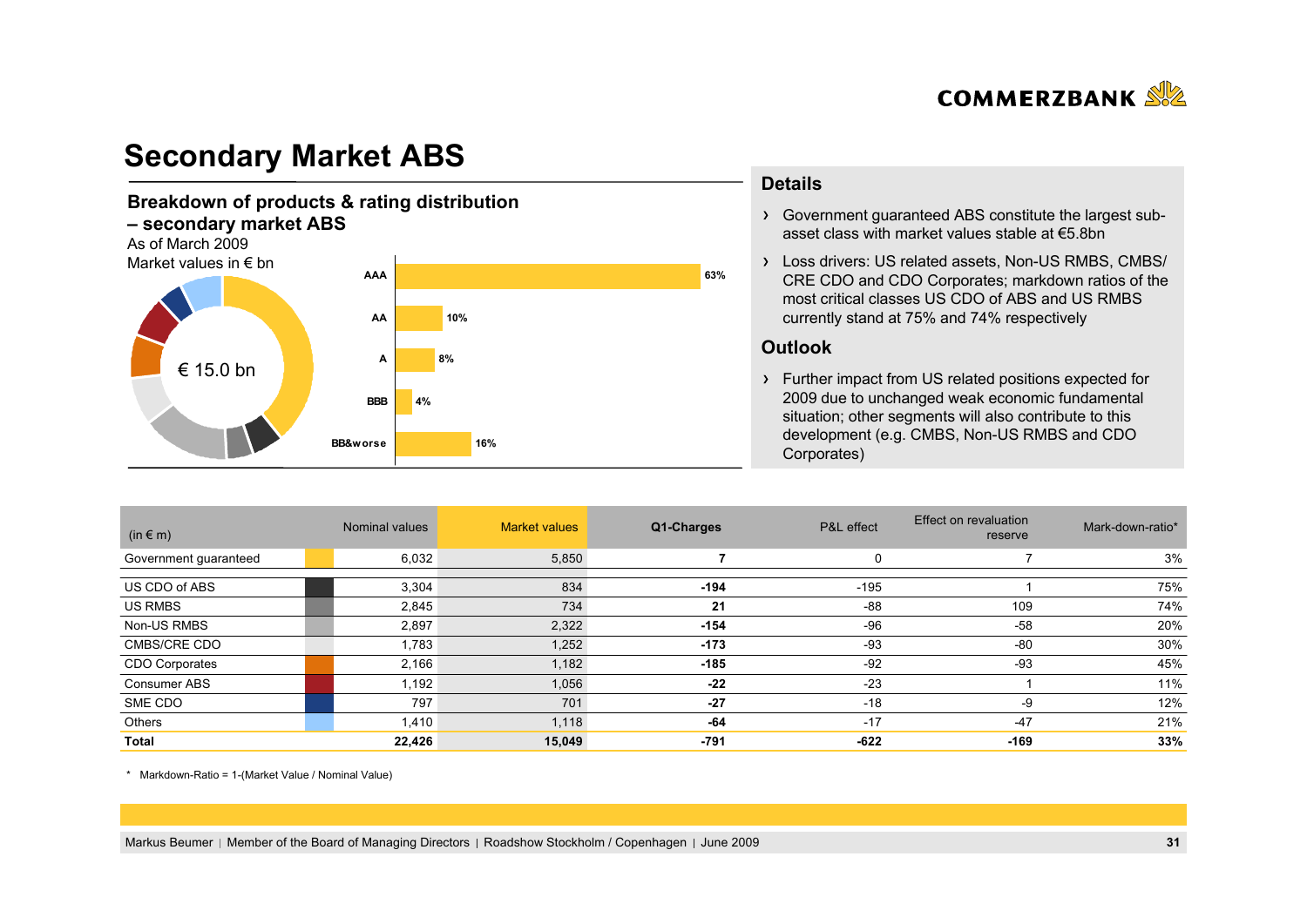

## **Conduits**



### **Details**

- Majority of exposure refers to own conduits Silvertower (53%) Beethoven (31%) and Kaiserplatz (12%). 4% refers to third party conduits
- Main part of exposure consist of liquidity back-up lines for these conduits (94%), with the remainder stemming from credit enhancement provided by the two banks

### **Outlook**

- > No losses occurred in Q1 2009 concerning Commerzbank conduits
- **No significant losses expected with regard to conduit business**

| $(in \in m)$               | Nominal values | <b>Market values</b> | Q1-Charges | P&L effect | Effect on revaluation<br>reserve | Mark-down-ratio* |
|----------------------------|----------------|----------------------|------------|------------|----------------------------------|------------------|
| Corporate Loans            | 2,531          | 2,531                |            |            |                                  | 0%               |
| <b>Trade Receivables</b>   | 2,651          | 2,651                |            |            |                                  | 0%               |
| Auto Loans/Leases          | 1,376          | 1,376                |            |            |                                  | 0%               |
| <b>Film Receivables</b>    | 984            | 984                  |            |            |                                  | 0%               |
| <b>Equipment Leasing</b>   | 647            | 647                  |            |            |                                  | 0%               |
| Div. Payment Rights        | 493            | 493                  |            |            |                                  | 0%               |
| <b>Capital Commitments</b> | 566            | 566                  |            |            |                                  | 0%               |
| <b>Rated Securities</b>    | 524            | 524                  |            |            |                                  | 0%               |
| <b>Consumer Loans</b>      | 143            | 143                  |            |            |                                  | 0%               |
| Others                     | 721            | 721                  |            |            | $\Omega$                         | $0\%$            |
| Total                      | 10,636         | 10,636               |            |            |                                  | 0%               |

\* Markdown-Ratio = 1-(Market Value / Nominal Value)

\*\* Includes drawn and undrawn back-up lines

Markus Beumer | Member of the Board of Managing Directors | Roadshow Stockholm / Copenhagen | June 2009 **32**<br> **32**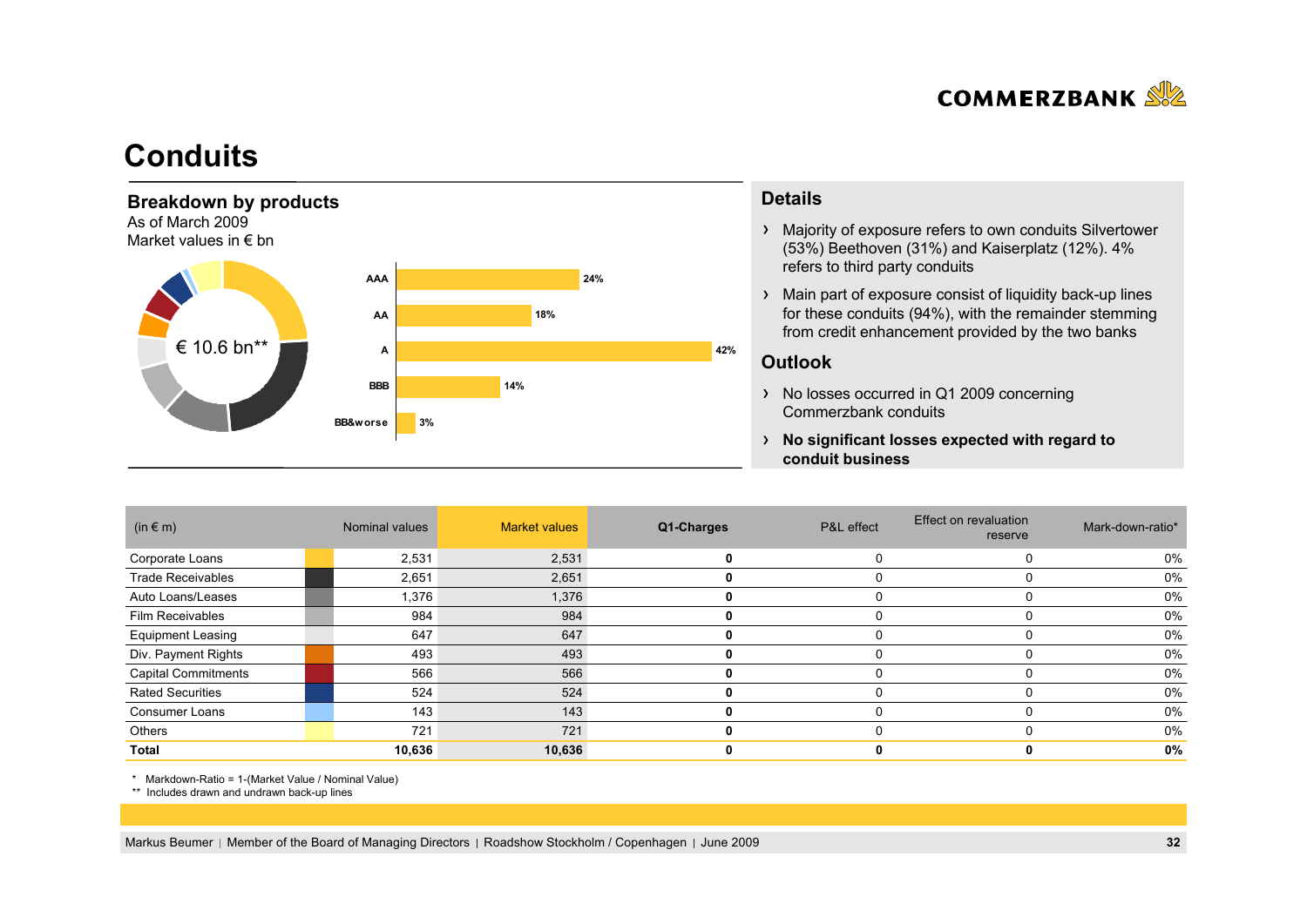

## **ABS Hedge Book**

### **Monoline asset classes**

As of March 2009Market values in  $\epsilon$  bn



#### **Details**

- > Monoline portfolio stable. About 58% AAA-rated Non-US-RMBS
- > Non-Monoline hedge book increased due to new positions within a Total Return Swap transaction with a major bank

#### **Outlook**

- > Situation and outlook concerning monoline industry has not improved
- > Dresdner is currently negotiating commutations of monoline-hedged positions. P&L effects possible

| $(in \in m)$                                        | Nominal values | <b>Market values</b> | Q1-Charges | P&L effect | Effect on revaluation<br>reserve | Markdown-ratio* |
|-----------------------------------------------------|----------------|----------------------|------------|------------|----------------------------------|-----------------|
| <b>Monoline asset classes</b>                       |                |                      |            |            |                                  |                 |
| Non-US RMBS                                         | 5,475          | 5,397                | -76        | $-76$      | 0                                | 1%              |
| US CDO of ABS                                       | 3,542          | 1,948                | $-277$     | $-277$     | 0                                | 45 %            |
| Corporate CDO                                       | 1,168          | 948                  | $-15$      | $-15$      | 0                                | 19 %            |
| <b>US RMBS</b>                                      | 323            | 261                  | -9         | -9         | 0                                | 19 %            |
| Other ABS                                           | 680            | 614                  | $-20$      | $-20$      | $\mathbf{0}$                     | 10 %            |
| CMBS/CRE CDO                                        | 208            | 163                  | $-74$      | $-74$      | 0                                | 22 %            |
| Non-Monoline asset classes                          |                |                      |            |            |                                  |                 |
| CMBS/CRE CDO                                        | 490            | 219                  | -1         | $-1$       | 0                                | 55 %            |
| US CDO of ABS                                       | 921            | 445                  | 0          |            | 0                                | 52 %            |
| Non-US RMBS                                         | 365            | 331                  | 0          | $\Omega$   | $\mathbf{0}$                     | 9 %             |
| Corporate CDO                                       | 1,057          | 738                  | 0          | 0          | $\Omega$                         | 30 %            |
| Other ABS                                           | 446            | 136                  | 0          |            | 0                                | 70 %            |
| Total                                               | 14,675         | 11,200               | -472       | $-472$     | 0                                | 24 %            |
| * Markdown-Ratio = 1-(Market Value / Nominal Value) |                |                      |            |            |                                  |                 |

**Non-Monoline asset classes** 

per Ultimo March 2009 Market values in  $\epsilon$  bn

Markus Beumer | Member of the Board of Managing Directors | Roadshow Stockholm / Copenhagen | June 2009 **33 33**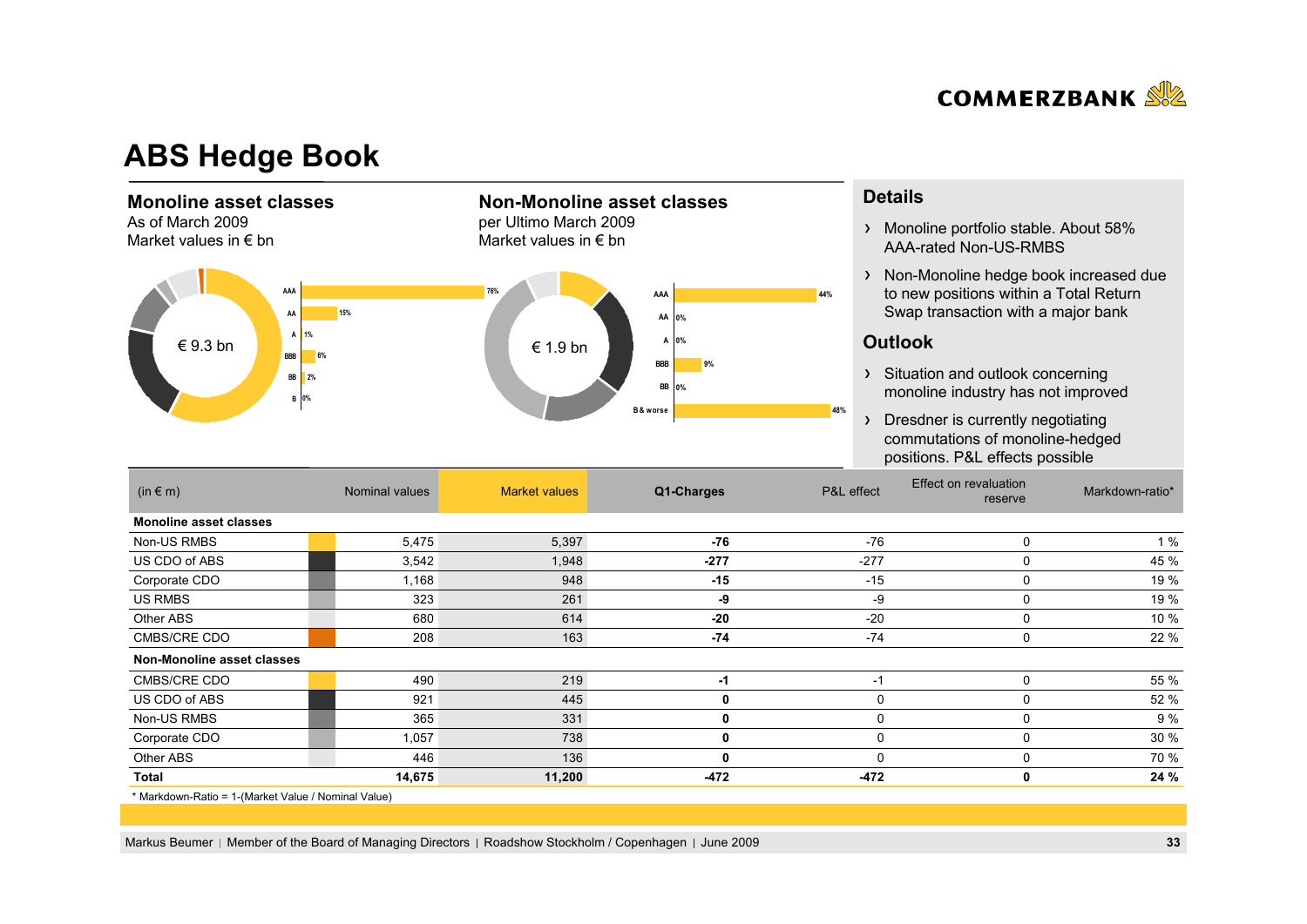

# **CDA and Counterparty Risk from Monolines**



#### **Details**

- $\rightarrow$  M-t-M of derivatives is adjusted to the creditworthiness of the counterparty. The fair value of the derivative needs to be corrected through P&L. Main driver of the increase in Q1 2009 were **increased market values** of credit derivatives and **widening spread curves** concerning monolines.
- > P&L effect of €529m refers to monoline counterparts, thereof €453m ABS. The overall gross P&L impact of €529m is partly offset by a release in CDA-adjustments of €57m from non-monoline counterparts (mainly driven by increases in the own credit spread). Thus, net P&L-Impact is €472m.

#### **Outlook**

Further P&L impact in 2009 is expected due to restructuring of monolines and / or widening spread curves.

<sup>1)</sup> CDAs refering to monoline and non-monoline counterparts

Markus Beumer | Member of the Board of Managing Directors | Roadshow Stockholm / Copenhagen | June 2009 **34 34**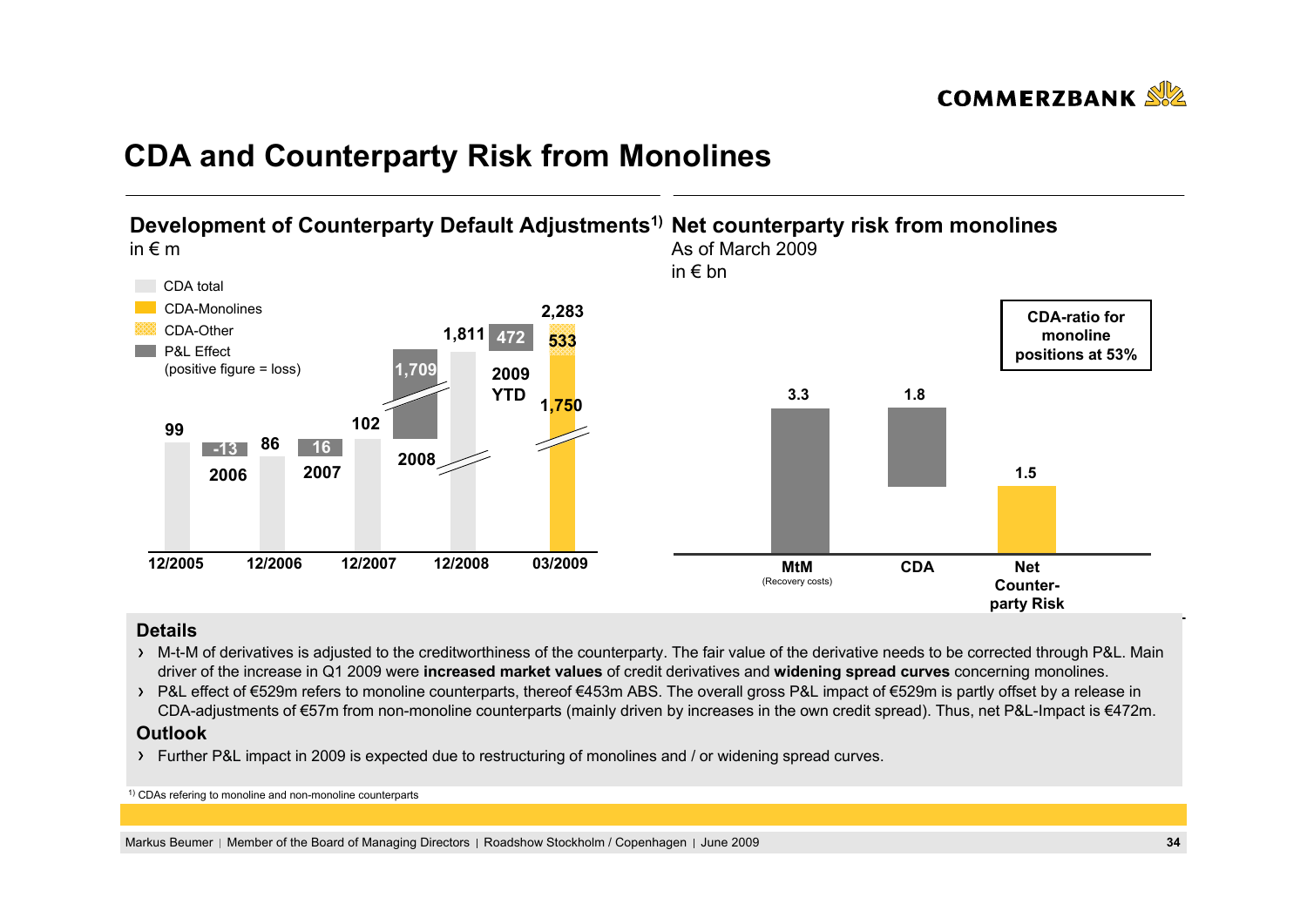

# **Structured Investment Vehicle (SIV) – K2**



#### **Details**

- K2 portfolio decreased due to the termination of liquidity reserves and netting of CDS positions respectively
- ABS assets have good quality with 98% currently being investment grade rated

#### **Outlook**

- Further reduction of K2 portfolio in case of favourable market development
- > Forced liquidation is not planned

| $(in \in bn)$ | Nominal values* | Market values | Q1-Charges** | P&L effect | Effect on revaluation<br>reserve | Markdown-ratio |
|---------------|-----------------|---------------|--------------|------------|----------------------------------|----------------|
| <b>ABS</b>    |                 | 2.8           |              |            |                                  | N/A            |
| Non-ABS       |                 | 0.4           |              |            |                                  | N/A            |
| Total         | 3.2             | 3.2           | -0.1         | -0. ∖      |                                  | N/A            |

\* Nominal figures not available, market values are used as a proxy

\*\* P&L effect reflects changes of Net Asset Value (NAV) that is calculated as market value of the assets minus present value of the senior and mezzanine liabilities

Markus Beumer | Member of the Board of Managing Directors | Roadshow Stockholm / Copenhagen | June 2009 **35 35**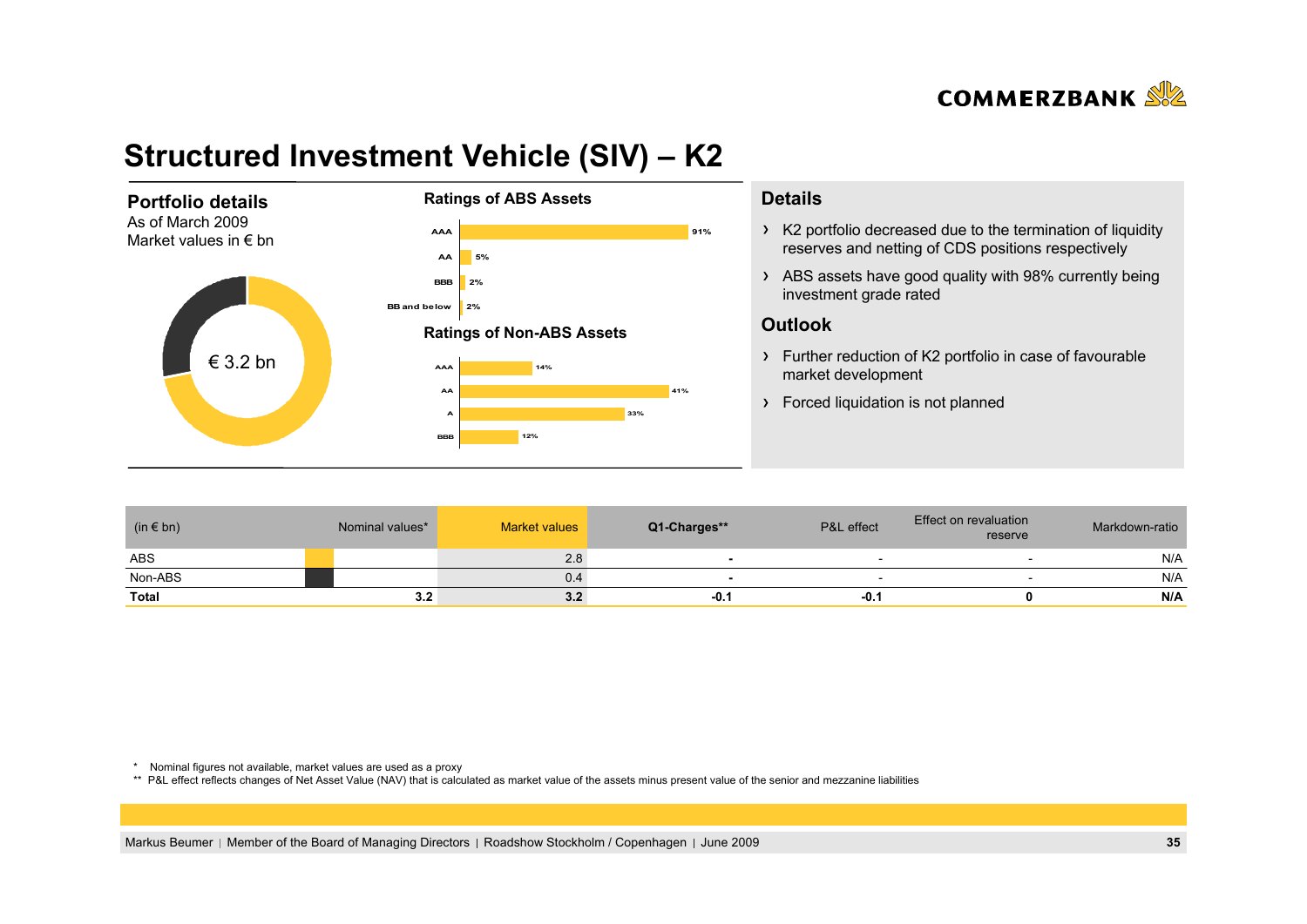

# **Leveraged Acquisition Finance (LAF)**



### **Portfolio details\***

- In Q1 2009 significant specific charges could be avoided in the final hold and underwriting book through active risk management and close customer contact.
- The reduction in volume in the underwriting book is substantially due to the transfer of transactions to the default portfolio (specific provisions per 12/2008 were made).
- In Q1 2009 two CIRCs were restructured / unwound without a loss. Volumes and risk could be reducedsignificantly as a result. Six transactions are still outstanding.

### **Outlook**

- **k**<br>**b** the high gearing ratios of<br>rtfolio, they are especially Due to the high gearing ratios of the companies in the portfolio, they are especially vulnerable to a recession.
- In direct LAF business this can lead to furtherburdens on revenues due to specific provisions.
- > Potential losses concerning CIRCs have been limited due to de-risking measures.
- For the portfolio financing, downratings, restructurings as well as losses from individual transactions cannot be excluded.

#### \* excluding default portfolio

Markus Beumer | Member of the Board of Managing Directors | Roadshow Stockholm / Copenhagen | June 2009 **36 36**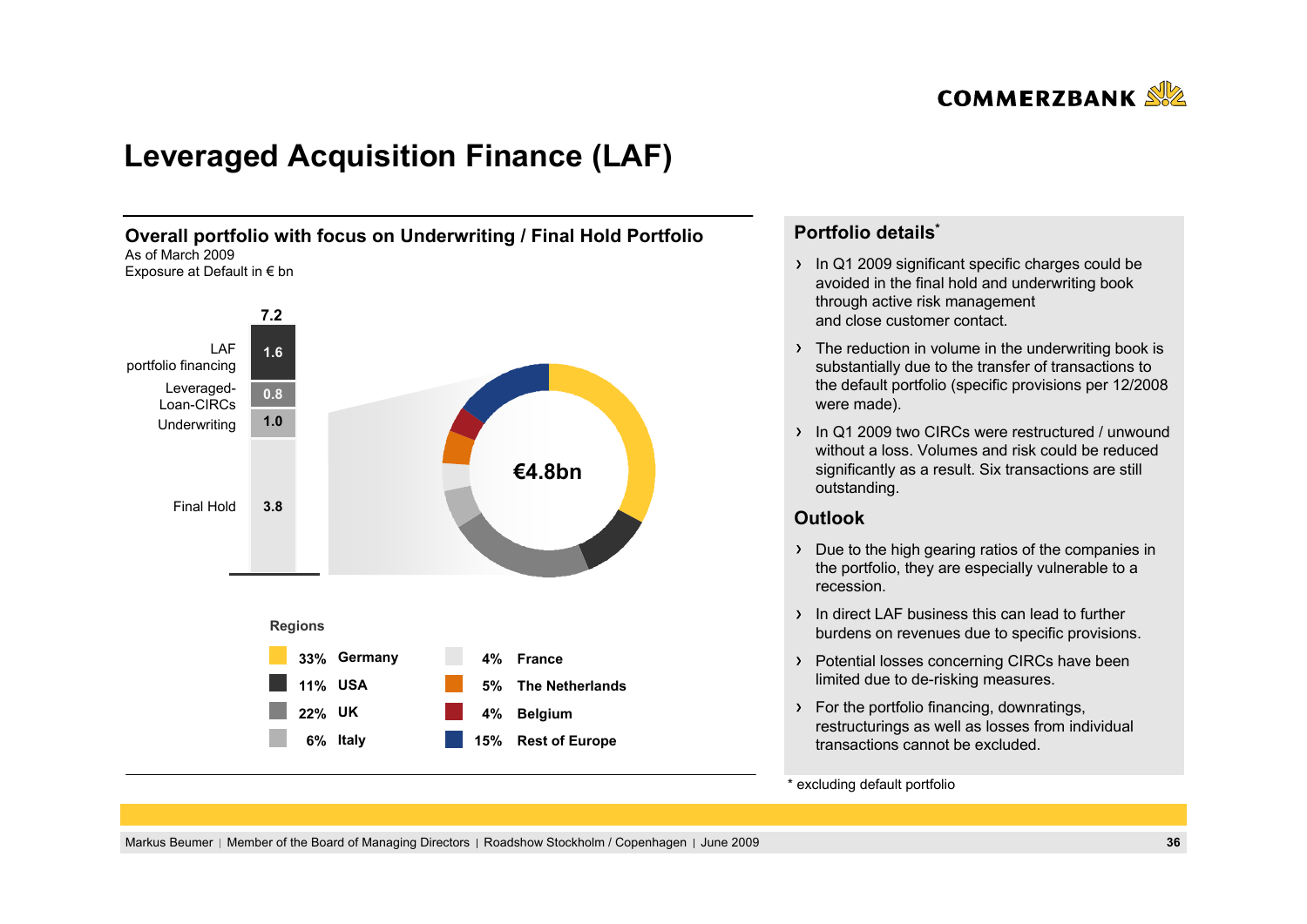

**Appendix 3: Update on Integration**

Markus Beumer | Member of the Board of Managing Directors | Roadshow Stockholm / Copenhagen | June 2009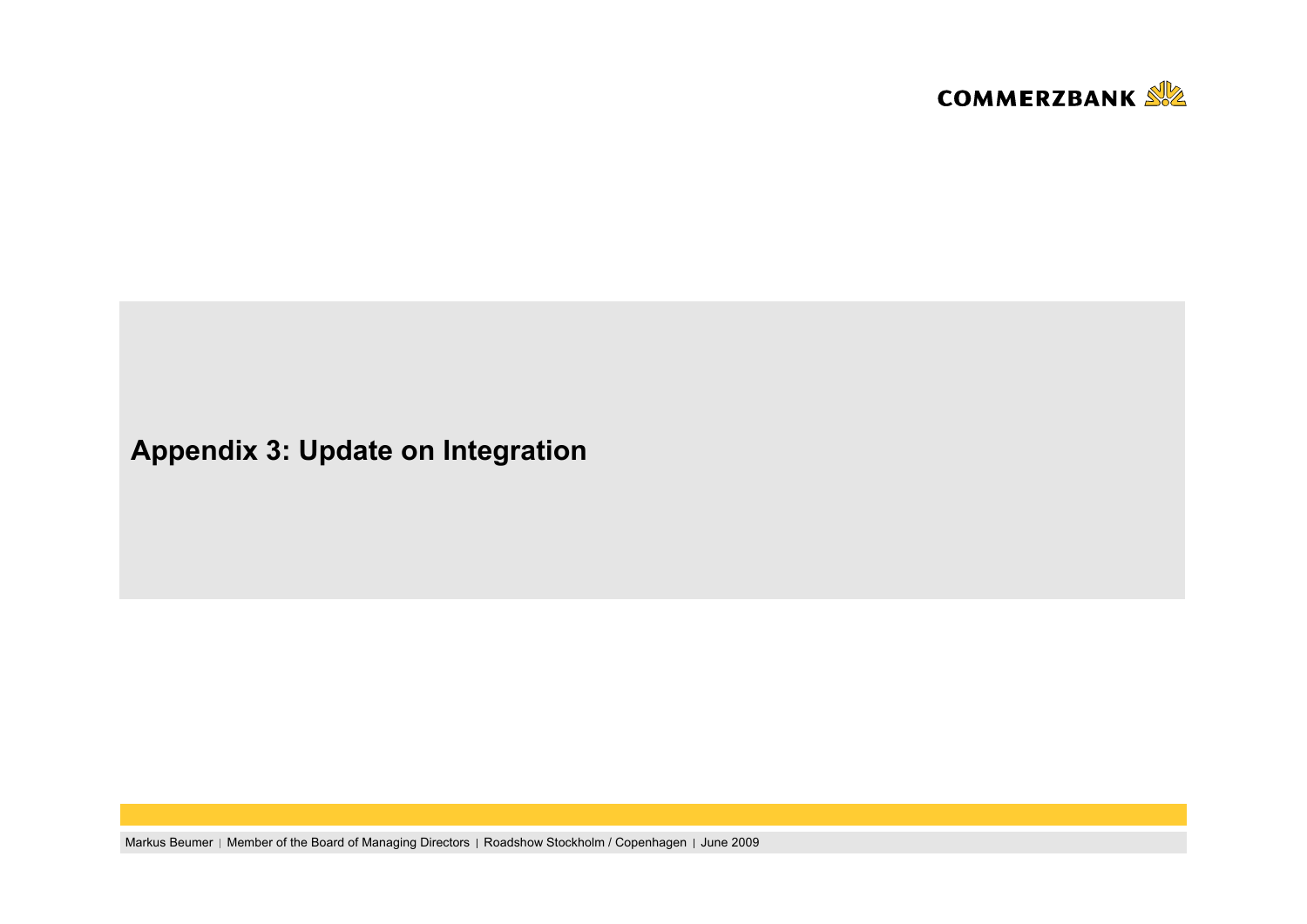

# **Integration: "Growing Together" project running on schedule and making good progress**

Dresdner Bank transaction complete – merger finalized on May 11, 2009

Integration cultivates advantages - both banks complement each other strategically (product portfolio, franchise) to create Germany's leading customer bank

 $E$ ur synergies identified for in cash synergies have been identified for implementation  $\mathbf{f}$ *b the ground exceed* Synergies identified

Integration slated to progress at high speed Integration slated to progress at high speed

The lead has been taken: full commitment to integration within the entire Bank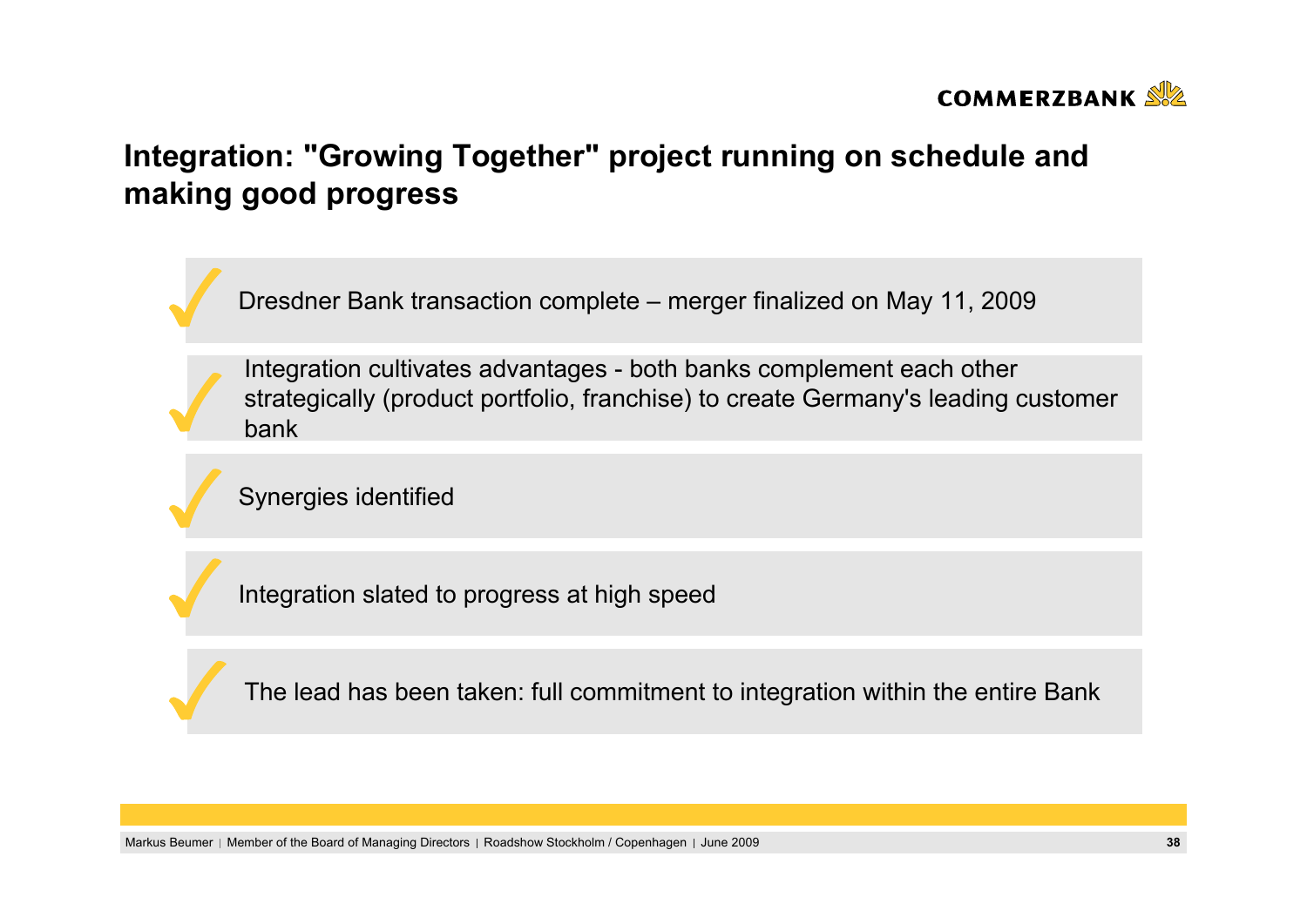

# **Integration cultivates advantages - both banks complement each other strategically**

| <b>Commerzbank</b>                                | <b>Dresdner Bank</b>                              | <b>New Commerzbank</b>                                                                              |
|---------------------------------------------------|---------------------------------------------------|-----------------------------------------------------------------------------------------------------|
| > 6 million private<br>customers in Germany       | > 5 million private<br>customers in Germany       | > 11 million private<br>customers in Germany                                                        |
| > 3 million private<br>customers in CEE           |                                                   | $\rightarrow$ 3 million private<br>customers in CEE                                                 |
| > 820 branches in<br>Germany                      | > 720 branches in<br>Germany                      | $\rightarrow$ With 1,200 branches<br>the largest branch<br>network in Germany<br>(medium-term plan) |
| > 7% market share in<br><b>German Mittelstand</b> | > 6% market share in<br><b>German Mittelstand</b> | $\rightarrow$ 11 - 13% market share<br>in German Mittelstand                                        |

Markus Beumer | Member of the Board of Managing Directors | Roadshow Stockholm / Copenhagen | June 2009 **39 39**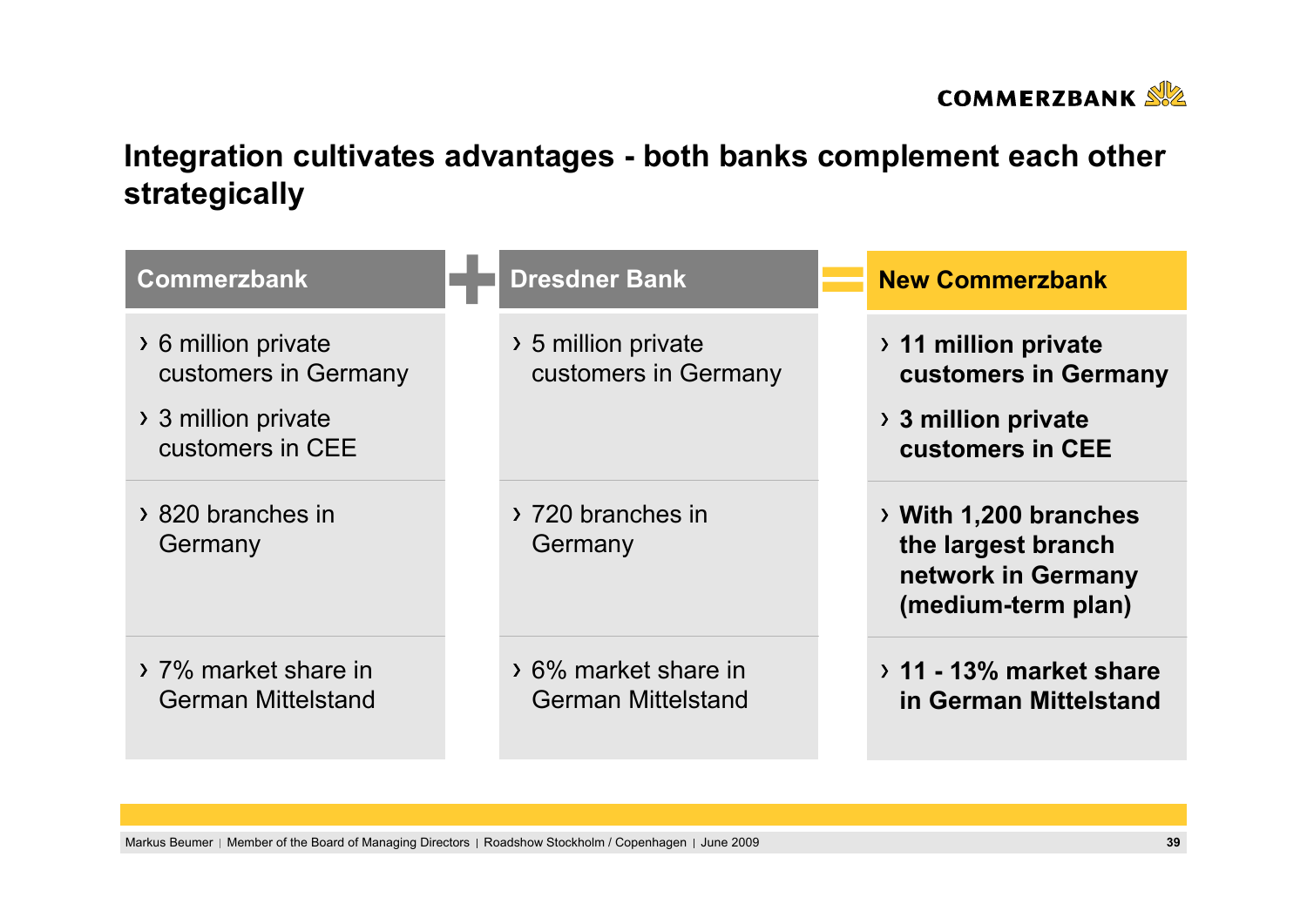

# **Cost synergies identified**

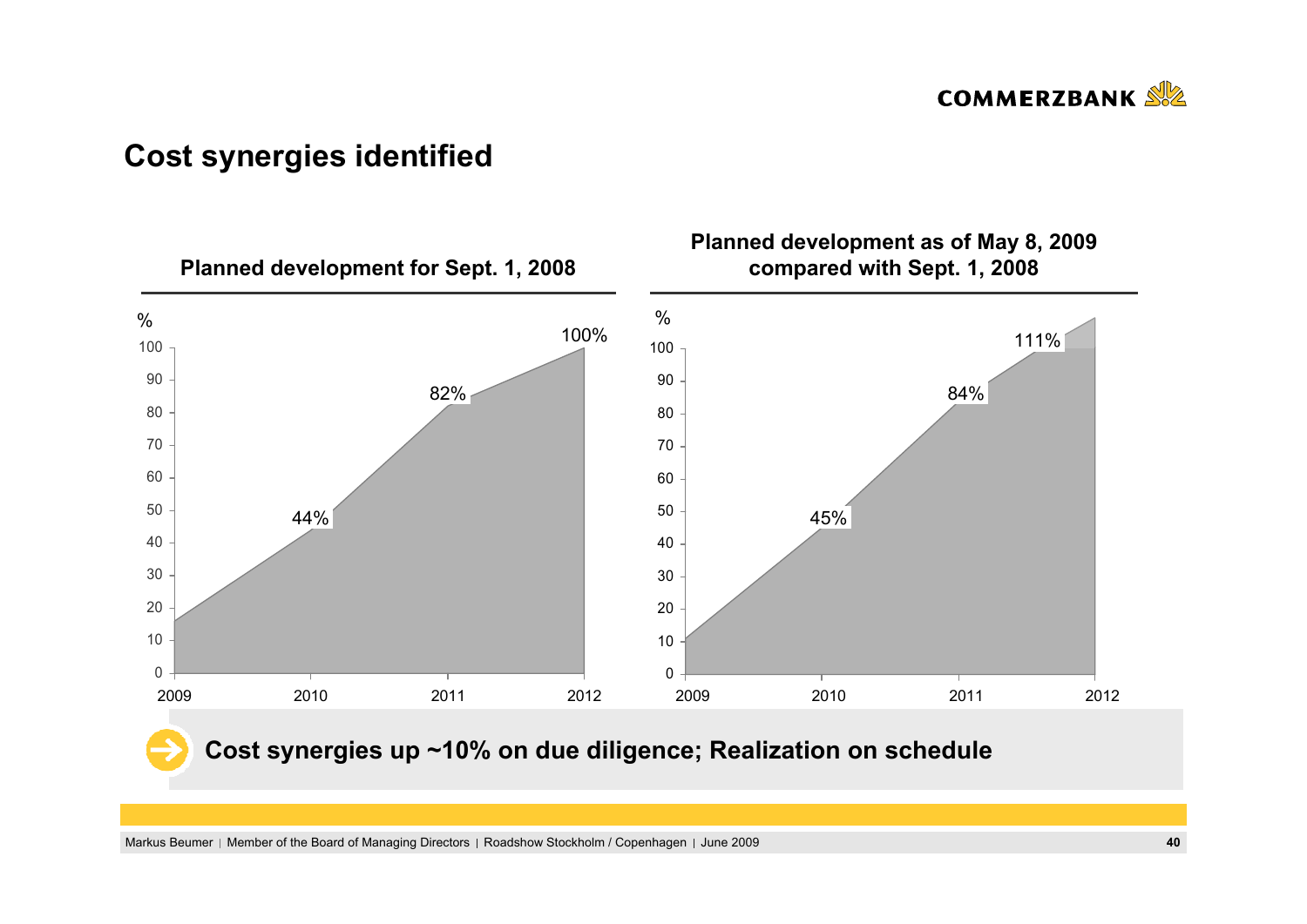

# **Integration slated to progress at high speed**



**Employee committee negotiations for headquarters concluded early**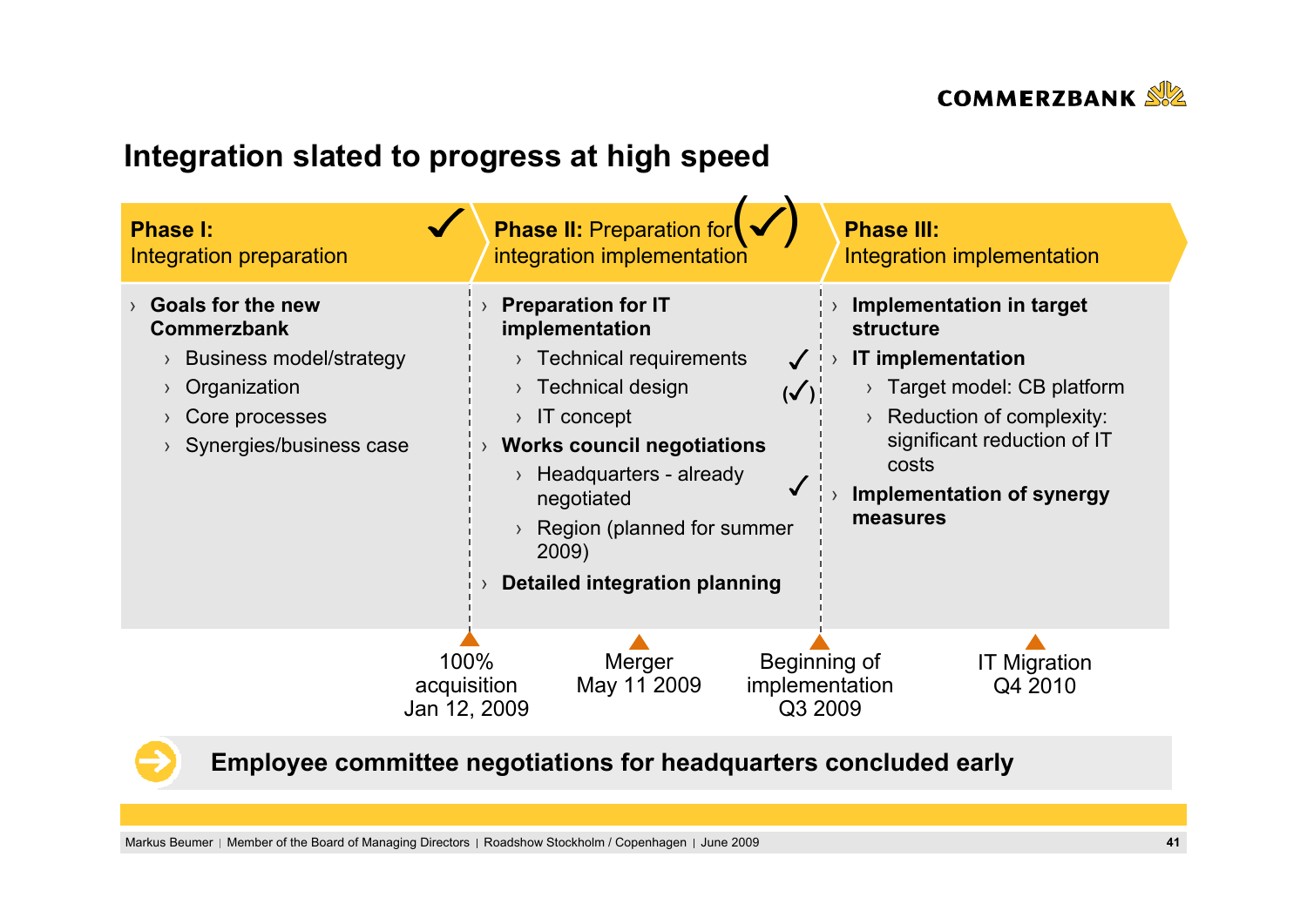

# **Disclaimer**

## **Department**

This presentation has been prepared and issued by Commerzbank AG. This publication is intended for professional and institutional customers

Any information in this presentation is based on data obtained from sources considered to be reliable, but no representations or guarantees are made by Commerzbank Group with regard to the accuracy of the data. The opinions and estimates contained herein constitute our best judgement at this date and time, and are subject to change without notice. This presentation is for information purposes, it is not intended to be and should not be construed as an offer or solicitation to acquire, or dispose of any of the securities or issues mentioned in this presentation

Commerzbank AG and/or its subsidiaries and/or affiliates (herein described as Commerzbank Group) may use the information in this presentation prior to its publication to its customers. Commerzbank Group or its employees may also own or build positions or trade in any such securities, issues, and derivatives thereon and may also sell them whenever considered appropriate. Commerzbank Group may also provide banking or other advisory services to interested parties

Commerzbank Group accepts no responsibility or liability whatsoever for any expense, loss or damages arising out of, or in any way connected with, the use of all or any part of this presentation.

Copies of this document are available upon request or can be downloaded from www.commerzbank.com/aktionaere/index.html